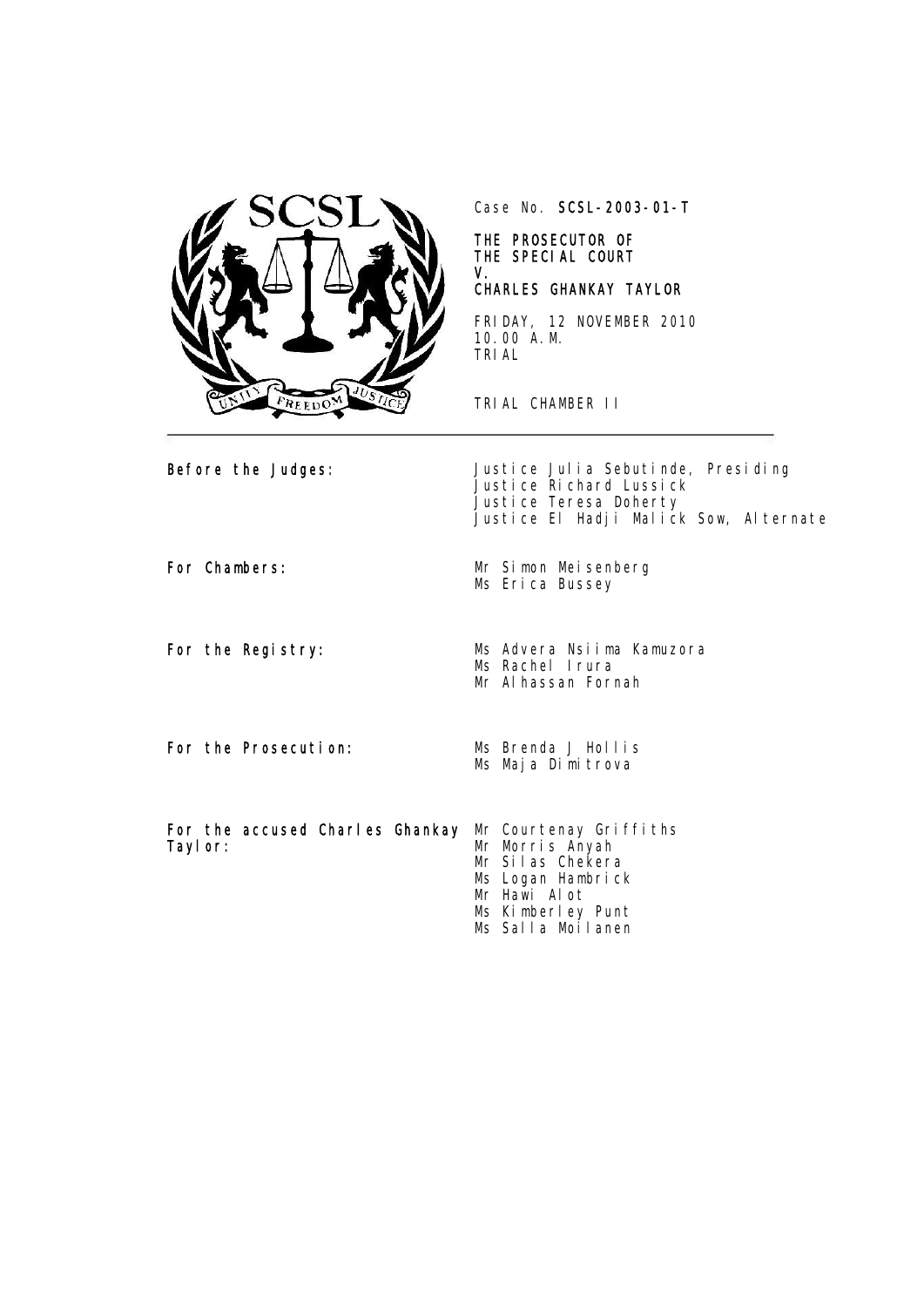1 2 3 4 5 6 7 8 9 10 10:04:05 11 12 13 14 15 10:04:25 16 17 18 19 20 10:04:36 21 22 23 24 25 10:05:05 26 27 28 29 10:03:45 Friday, 12 November 2010 [Open session] [The accused present] [Upon commencing at 10.03 a.m.] PRESIDING JUDGE: Good morning. We'll take appearances first, please. MS HOLLIS: Good morning, Madam President, your Honours, opposing counsel. This morning for the Prosecution, the case manager Maja Dimitrova and myself, Brenda J Hollis. MR GRIFFITHS: Good morning, Madam President, your Honours. For the Defence today, myself, Courtenay Griffiths, with me, Mr Morris Anyah, Silas Chekera and Ms Logan Hambrick and we're also joined by our case manager Ms Salla Moilanen and also two of our legal assistants Mr Hawi Alot and Ms Kimberley Punt. PRESIDING JUDGE: Thank you. Mr Griffiths, you're welcome back to the Court. We haven't seen you for a while and I hope you are feeling better. MR GRIFFITHS: I am feeling a lot better. Thank you very much. PRESIDING JUDGE: Right. As you know, today is the day that the Defence was asked to close their case. However, we found last evening that the Defence filed one last motion. That's motion 1117. That's the Defence motion for admission of documents pursuant to Rule 92 bis, Prince Taylor and Stephen Moriba. The Chamber is inclined to expedite the hearing and decision of this motion, one way or the other. And, therefore, we - I would like to ask the Prosecution, Ms Hollis, are you able to respond to this orally? It's not a very profound issue. MS HOLLIS: We would be happy to, if we had had time to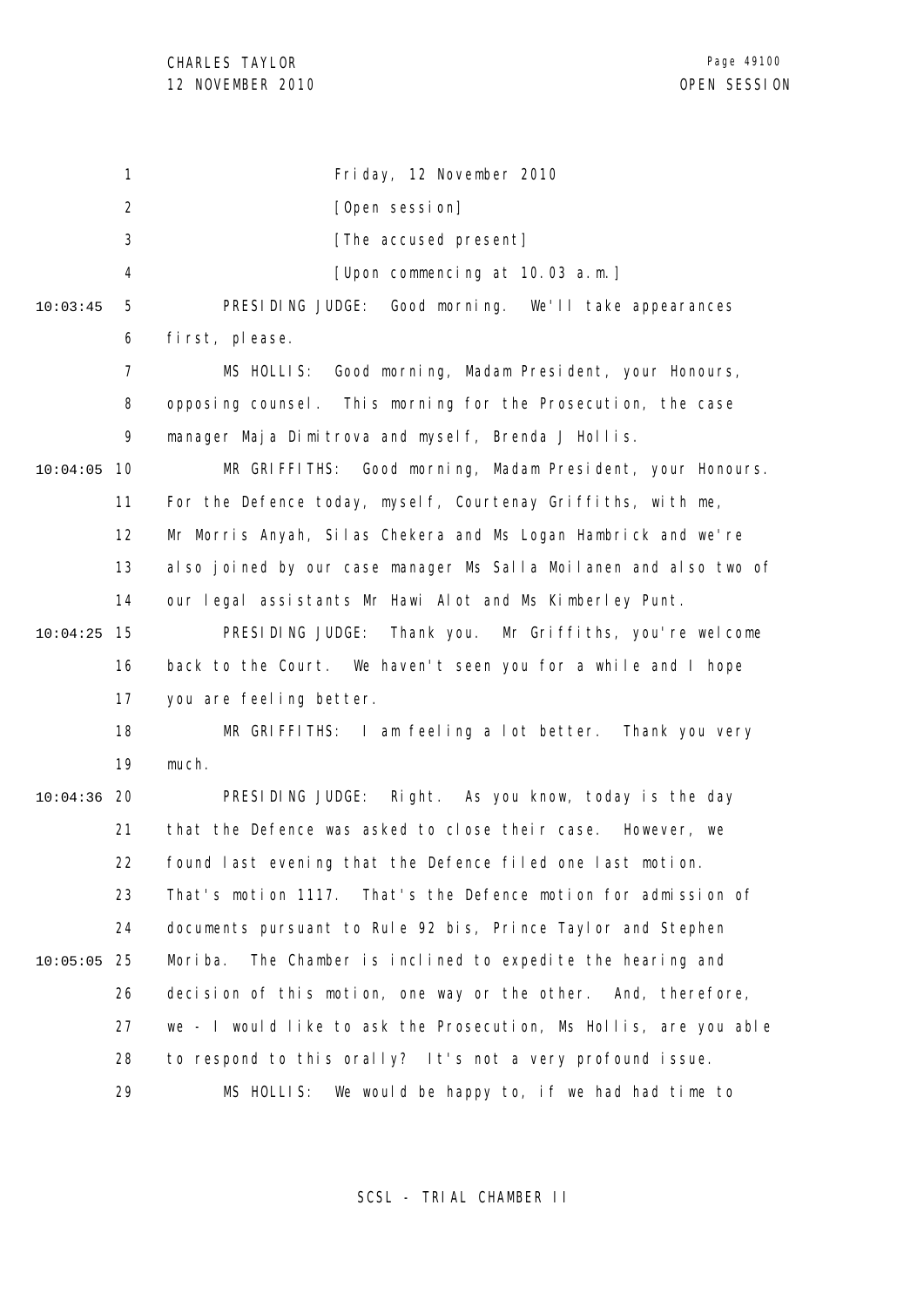1 2 3 4 5 6 10:05:53 look at it. We received it about 4 o'clock yesterday afternoon and have - feel the need to look at some of the testimony which we haven't done yet. Now, we may be able, if we're not opposing it, to file something this afternoon. But we do need to look up some references in the testimony. So unfortunately I'm afraid I'm not able to do that at this time, Madam President.

7 8 9 10 10:06:10 11 12 13 14 PRESIDING JUDGE: Actually, we wanted to save you the trouble of filing. That's why I was alluding to oral arguments, one way or the other. Because really what we were thinking, if you don't oppose the motion, then there are no issues. And if you do oppose the motion, and there are two levels, as you will read in the motion, then we could hear your oral arguments and issue an oral decision. That way you don't have to spend time on filing anything.

15 10:06:29 16 17 18 MS HOLLIS: And I would love to be able to accommodate you with that. But, as I said, we have not been able to look up the references yet, so we're not exactly sure of what our position is.

19 20 10:07:01 PRESIDING JUDGE: Ms Hollis, how much time do you reckon you'd require?

21 22 23 24 MS HOLLIS: I think we should have certainly found the references and formulated our position by this afternoon. One of my staff is looking at it this morning, so by this afternoon we should certainly have done that.

25 10:07:14

26 PRESIDING JUDGE: By afternoon do you mean 12 o'clock or literally 2 o'clock?

27 28 29 MS HOLLIS: Well, I think even perhaps by 1.30 or 2 certainly we should have been able to formulate our position. PRESIDING JUDGE: Mr Griffiths, what are your views,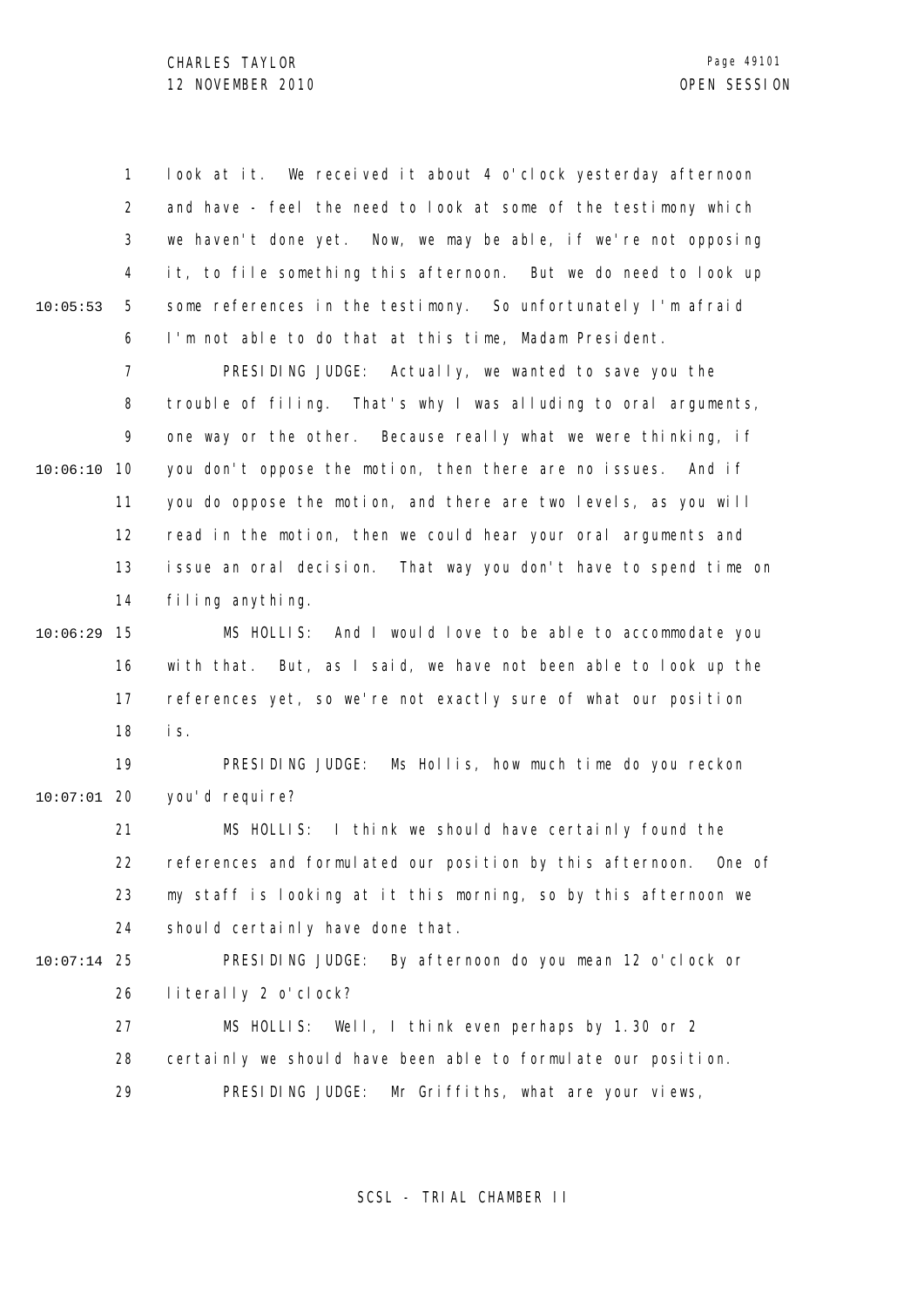1 2 supposing we heard oral arguments at 2 o'clock and then wrapped up everything?

3 4 5 6 7 8  $\mathsf{o}$ 10:07:58 MR GRIFFITHS: We would be happy to accommodate that, Madam President, because, as you have rightly observed, the subject matter of this motion falls within a fairly narrow compass. It effectively deals with one real issue which we assumed could be resolved very quickly. I'm quite prepared to return to court this afternoon in order to deal with the matter orally, if that will expedite matters.

10 10:08:17 11 12 13 14 15 10:08:37 PRESIDING JUDGE: And I'll tell you what. Also I think the parties could use this time, we'll kill two birds with one stone, to examine the decisions, the two decisions that were filed early this morning which were the last decisions that were pending before the Trial Chamber. So this time could also be used to accommodate that.

> 16 17 18 MR GRIFFITHS: Indeed, Madam President. And we have considered the two decisions and there is an application we would make in relation to both of them.

19 20 10:08:58 21 22 23 24 25 10:09:23 26 27 Both judgments received are fairly substantial. One of them running to some 48 pages, that is the motion for contempt. Both are quite substantial, as I say, and refer to issues which we regard as being quite critical to the whole case against Mr Taylor. And we appreciate that there is a three-day time limit to appeal, and we are minded to appeal, but we cannot complete what will be a mammoth task in perusing these judgments in order to digest the detail of them in order to seek leave within the three-day time limit.

> 28 29 So the application we would make, in light of what I've just said, is a decision by your Honours that we could file any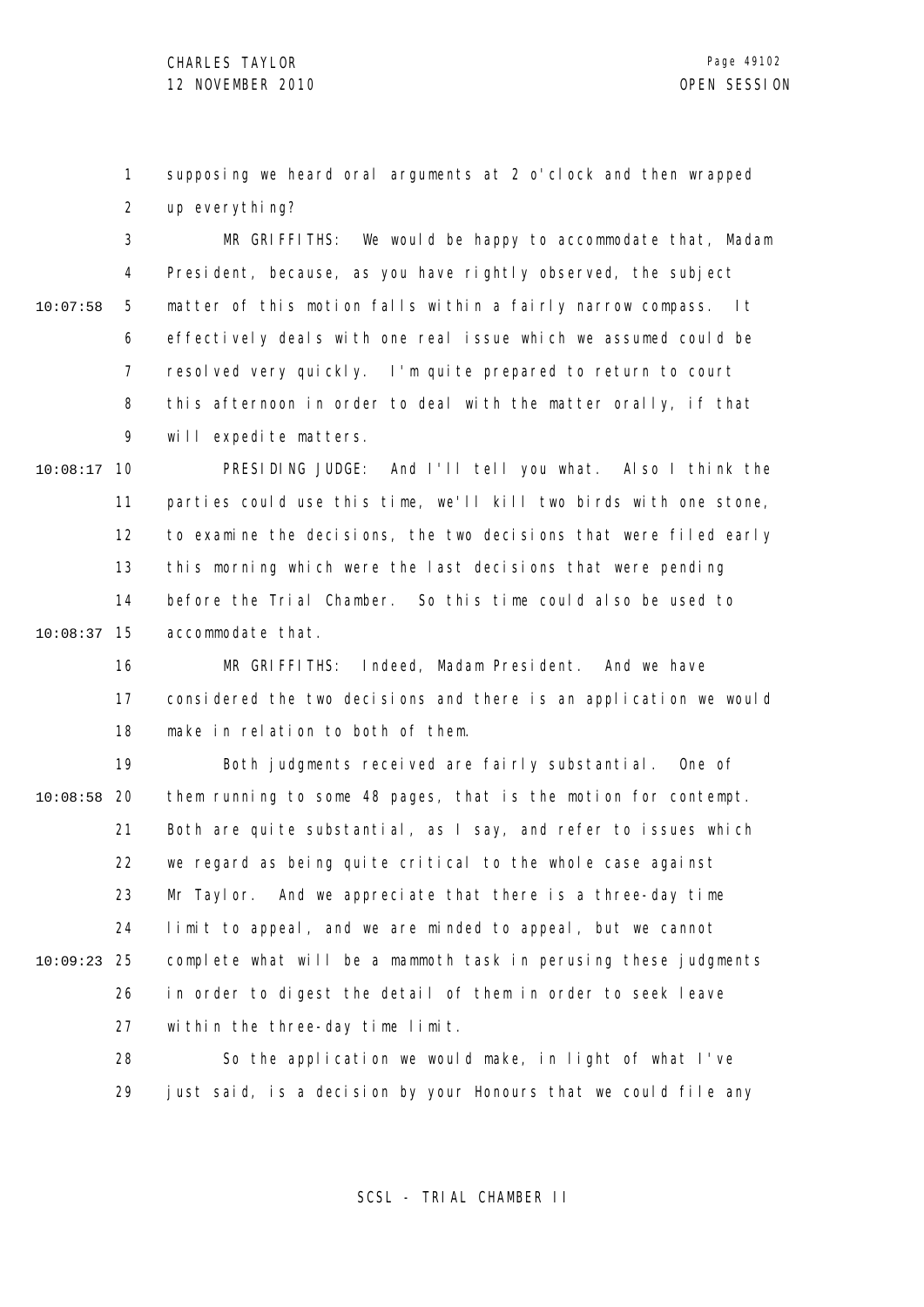1 2 motion for leave to appeal by Friday of next week, which is the 19th.

3 4 Can I just add, that that would give us, in effect, five working days, excluding the Saturday and Sunday.

5 6 7 8 9 10 10:11:07 11 10:10:48 PRESIDING JUDGE: Ms Hollis, Mr Griffiths has made these preliminary remarks; they may or may not seek leave to appeal, but probably they're thinking to apply for leave to appeal, in light of our two decisions. Now, we would like to hear your views from the Prosecution side before we retire, because yet this is another matter that we could resolve very easily by an oral decision.

12 13 14 15 10:11:28 16 17 18 19 20 10:11:49 21 22 MS HOLLIS: Thank you, Madam President. We oppose this application. The three days doesn't give any exception for decisions that a party may think are particularly problematic or complex. We don't think that the decision is complex. The decision on joint criminal enterprise was very complex but that was still a three-day period in which to seek leave to appeal. And the three days doesn't exclude weekends. We have routinely worked over weekends to meet the three-day limit. Were you to give them until the end of next week, that would not be five days, in fact, it would be seven days. And so it would be four days beyond the three-day limit.

23 24 25 10:12:06 26 We do oppose it. We don't think that it is efficient. We don't think that it is required in the interests of justice. And we would ask that should they determine they're going to appeal, that they have to abide by the three-day limit.

> 27 28 29 PRESIDING JUDGE: We will adjourn to 2.30, 2.30 this afternoon, to consider all these outstanding issues. And we will expect the Defence to close their case then, formally.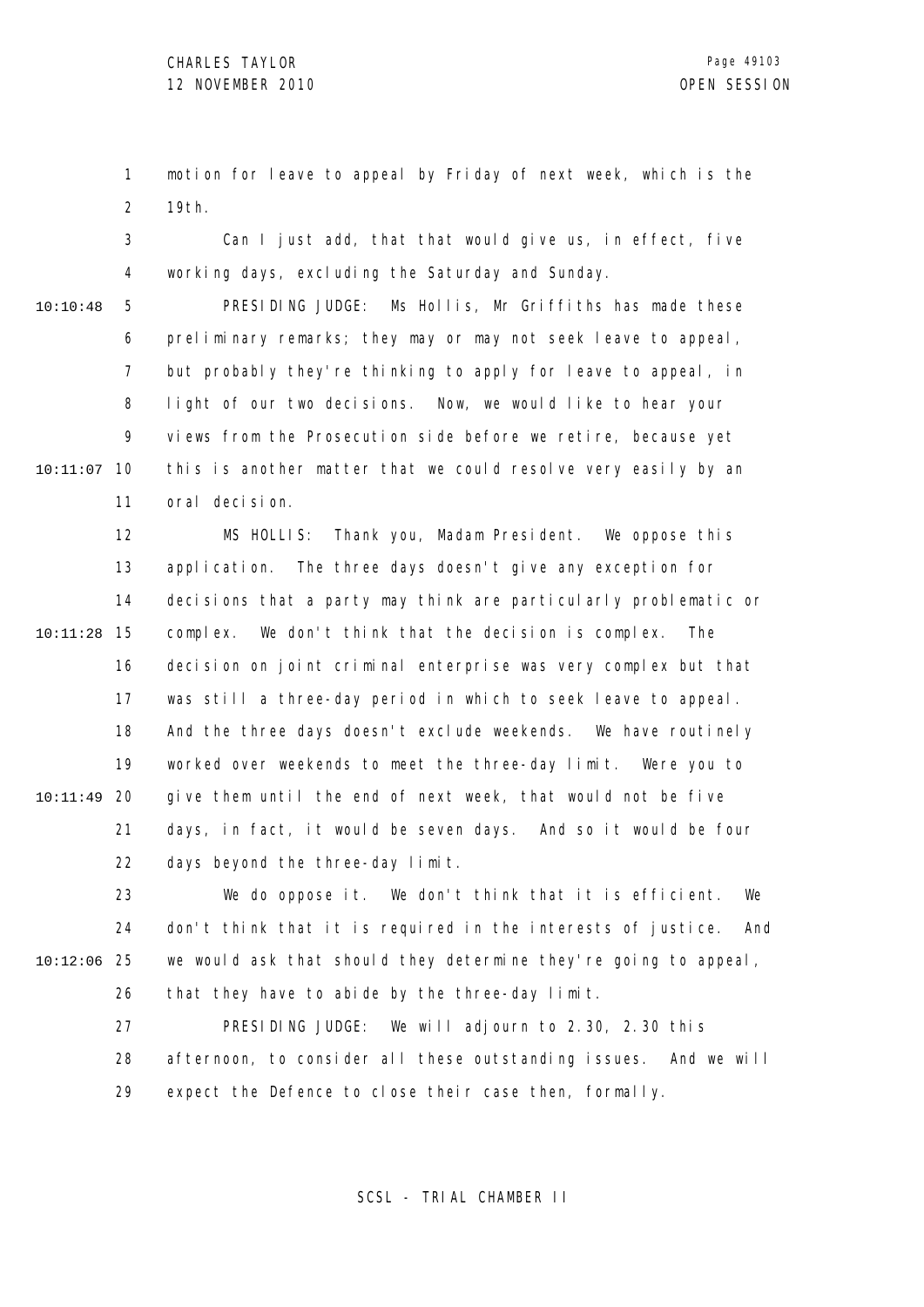1 2 Regardless of any other incidental issues that may arise. Thank you.

3 4 [Break taken at 10.13 a.m.] [Upon resuming at 2.32 p.m.]

5 6 7 14:32:27 PRESIDING JUDGE: Good afternoon. Ms Hollis, I think we'll start with your - or the Prosecution response, oral response, to motion 1117.

8 9 10 14:32:55 11 12 MS HOLLIS: Thank you, Madam President, your Honours. This Defence application under Rule 92 bis should be dismissed. First of all, they have not established that it is in the interests of justice to accept this filing outside of the deadline that was imposed by your Honours.

13 14 15 14:33:15 16 17 18 Secondly, were your Honours to be disposed to accept the filing and consider it, the documents and the arguments do not satisfy the requirements of Rule 92 bis. In relation to the documents pertaining to Prince Taylor, not only are the - is the filing of these documents unjustifiably out of time, but it is unduly cumulative.

19 20 14:33:42 21 As to the document relating to Stephen Jusu Moriba, this document addresses a Defence manufactured issued and is not rel evant.

22 23 24 25 14:34:06 26 27 28 29 As to Prince Taylor, filing outside the deadline, the Defence argues to you that they must file this application outside the deadline because of issues raised by the Prosecution after the filing deadline. However, in that same application they admit the reality and the reality is that the issue of the identity of Prince Taylor has been raised before, long before the last days of the Defence case. And even though it was raised before, the Defence chose not to call witnesses on that issue or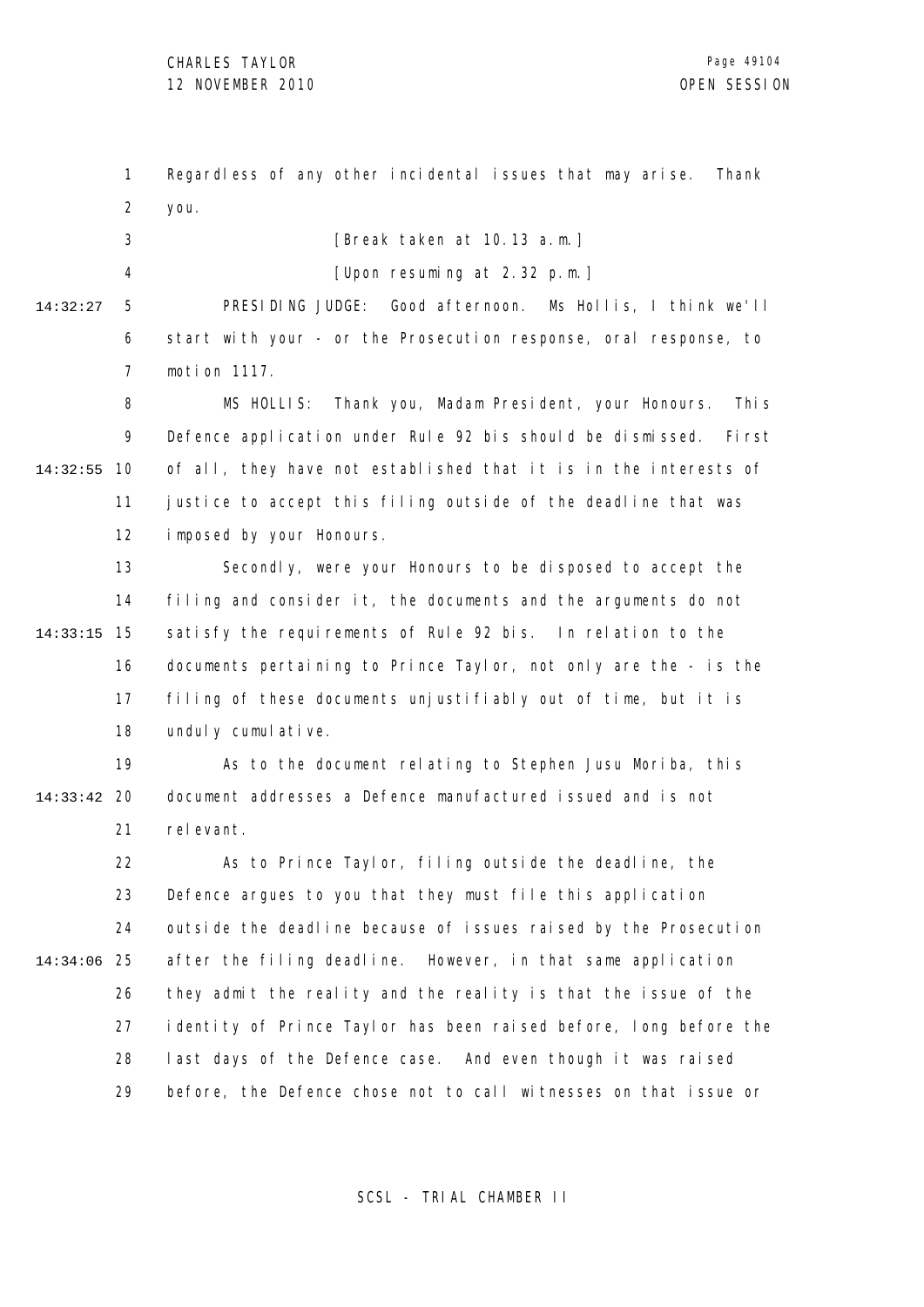1 2 to file a Rule 92 bis application in a timely fashion. So this last-minute filing after the deadline is not justified.

3 4 5 6 7 8 9 10 14:35:40 11 12 13 14:35:02 In paragraphs 9 and paragraphs 13 of the application, the Defence acknowledge that the issue of the identity of Prince Taylor has been raised before. And at paragraph 13 they give you citations to earlier testimony in which this issue has been raised, including the testimony of Charles Ngebeh way back on 12 April of this year and they cite you to page 38718. Also the testimony of Fayia Musa, also known as Musa Fayia, again along time ago on 19 April of this year and they cite you to pages 39286, 39287. And also they cite you to the testimony of Isatu Kallon on 23 June of this year and they cite to page 43272, al though the topic begins on page 43271.

14 15 14:36:13 16 17 So it is an issue that has been raised much earlier in the Defence case and they have chosen not to address it at this time. It is therefore not justified that they be allowed this last-minute filing.

18 19 20 14:36:34 21 22 23 24 25 14:37:04 26 27 28 29 You would please note if you look at the testimony of Fayia Musa, that his testimony on this issue is ambiguous and certainly allows for the Prosecution to continue to question on this issue. The Prosecution is not persisting in moving forward with unfounding propositions. And at page 39287 of the transcript of 19 April you will find the ambiguity in the responses of Fayia Musa as to Prince Taylor and whether Prince Taylor was the investigator for Charles Taylor. That is to say, the Prince Taylor who was an RUF member was the investigator for Charles Taylor. And he seems to indicate that he was, but again it is ambiguous and merited follow-up questioning by the Prosecution.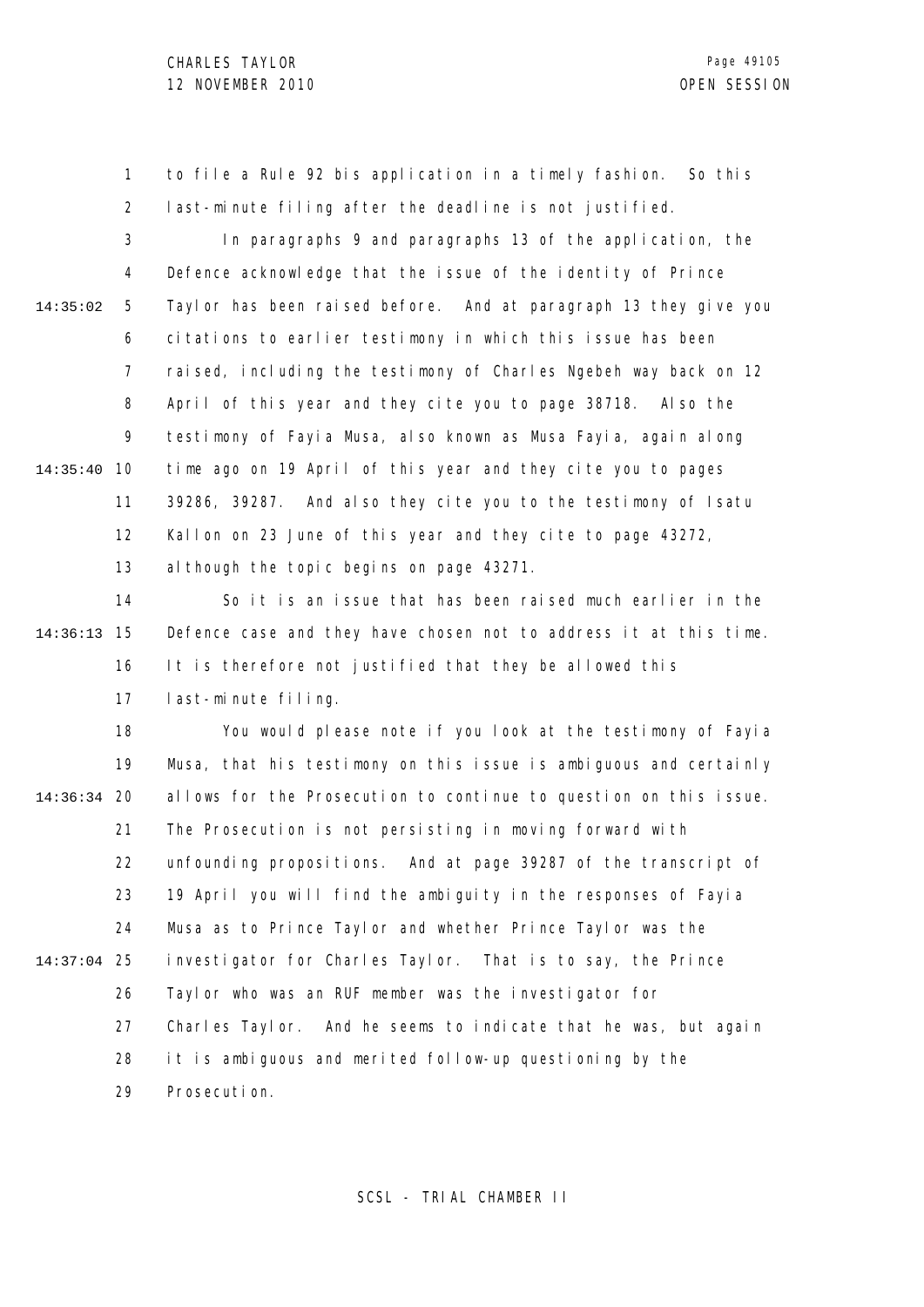1 2 3 4 5 6 7 8 9 14:38:06 10 11 12 13 14 15 14:38:32 16 17 18 19 20 14:39:14 21 22 23 24 25 14:39:47 26 27 28 29 14:37:42 So the issue has been before your Honours, the issue has been known to the Defence for some time, there is no justification for a late filing. The fact that the issue has been raised before also precludes the filing, in our submission, because it is unduly cumulative. There is already evidence on the record that deals with this matter and those same citations that the Defence gave you that I have mentioned to you just previously also have the witnesses indicating that there are two Prince Taylors and that a Prince Taylor with whom they spoke in relation to this case was a different Prince Taylor, except as I have noted Fayia Musa's somewhat confusing and ambiguous responses. There is jurisprudence to the effect that unnecessarily cumulative or repetitive evidence need not be admitted because it could affect the expeditious nature of the proceedings. And in that regard I am referring to the Prosecutor v Blagojevic and Jokic, that is an ICTY decision of 12 June 2003 at paragraph 20 and Blagojevic is B-L-A-G-O-J-E-V-I-C; Jokic, J-O-K-I-C. For those reasons, your Honours, we suggest that the application as to Prince Taylor be dismissed by your Honours. In terms of the application as to Stephen Jusu Moriba, this application should also be dismissed as again there is no justification for any filing at all actually, because this is a Defence-created issue and, further, the document at annex B does not establish that this Stephen Jusu Moriba is not Pa Moriba. But first of all let's look at whether in fact as the Defence tell you in their pleading this is an issue that has been raised by the Prosecution where we have suggested that Gbao Defence team witness assistant Stephen Jusu Moriba is the same as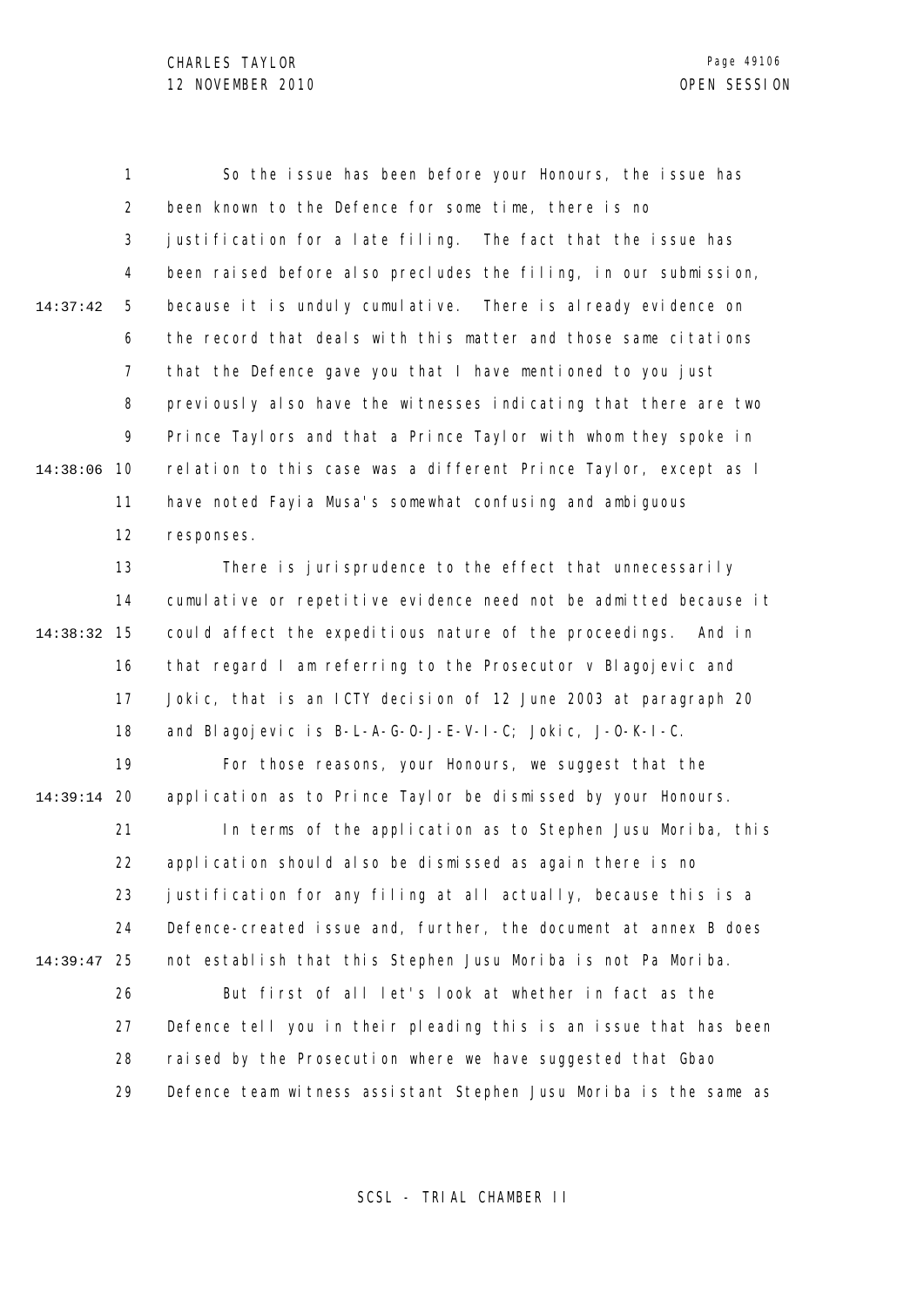1 2 3 4 5 6 7 8 9 14:40:33 Pa Moriba who was an adviser to Foday Sankoh. There was no suggestion by the Prosecution and we certainly never mentioned this person's name in relation to his being a Gbao Defence team witness assistant. If you look at the citations that are given to you by the Defence, they simply do not support their application. None of those citations show you that we have suggested that these two individuals are one and the same, or that we have identified Stephen Jusu Moriba as a Gbao Defence team witness assistant.

10 14:40:56 11 12 13 14 15 14:41:28 16 17 If you look at the citation for 3 November which was given to you by the Defence, pages 48554 to 48558, you see that all of the questions there relate to Yusef Dafae and Stephen Jusu Moriba. Nothing about Pa Moriba. Nothing at all. And if you look at that exchange about this confusion, Yusef Dafae or Stephen Jusu Moriba, you will note that the first question was posed by her Honour the Presiding Judge. So nothing there supports their argument.

18 19 20 14:41:56 21 22 23 24 If you look at the 4 November citation which was obviously a typographic error, it's cited as 448701, there is no such page, but the Prosecution believes they are referring to 48701 where Jusu Moriba is mentioned, but he is mentioned on that page, if that is the page they're referring to, in relation to the witness's house burning down. Nothing about is he the same person as Pa Moriba.

25 14:42:20

26 27 28 29 In fact, your Honours, the questions on 4 November, again we think it is page 48701, the only mention of him is between lines 19 and 23 where he says, "Stephen Jusu Moriba and myself, we built the houses." And they're talking about houses being burned down.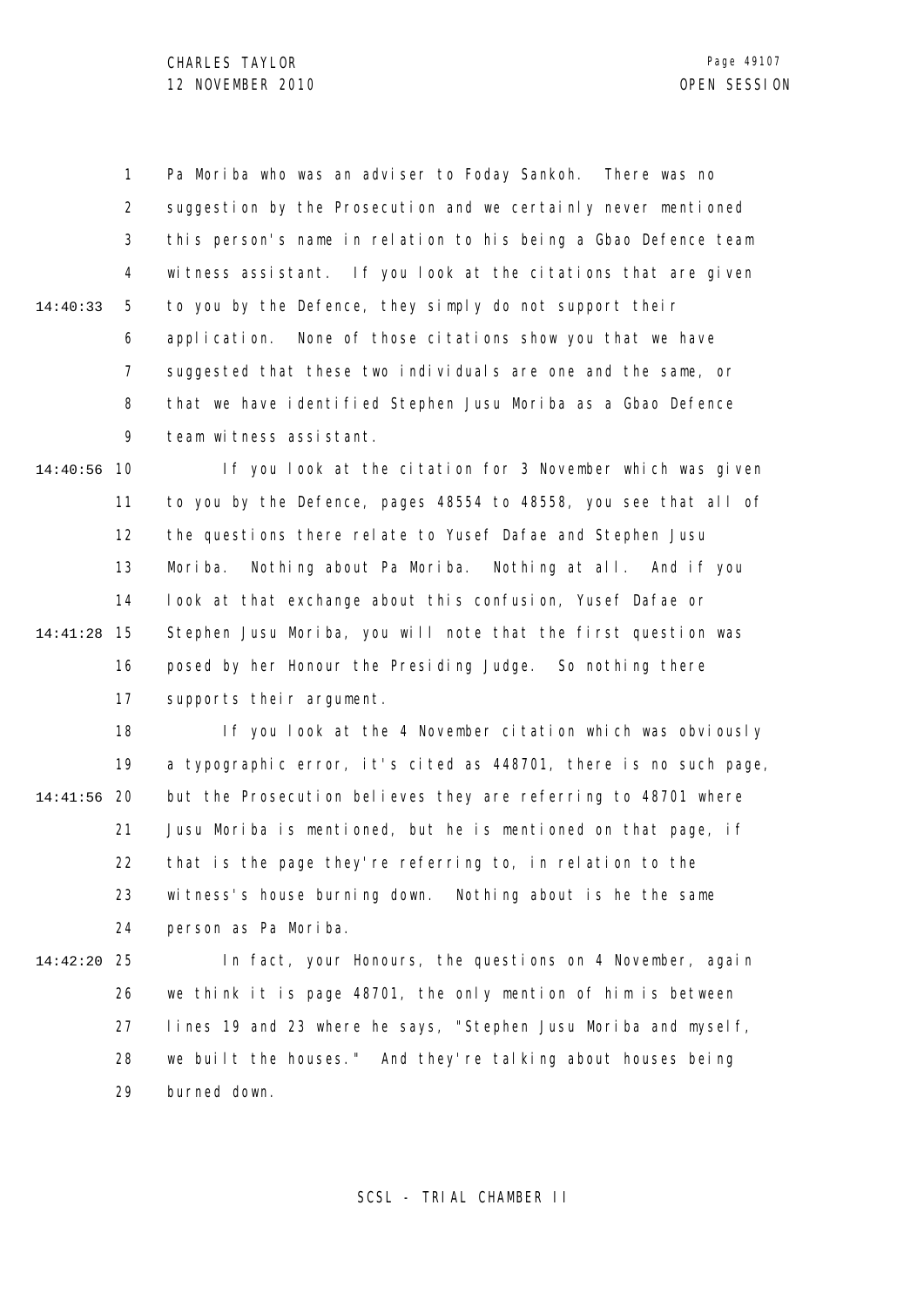|          | 1              | The 5th of November is of import to your Honours.<br>The           |
|----------|----------------|--------------------------------------------------------------------|
|          | $\overline{2}$ | pages that are cited there are pages 48897 to 48898 and the        |
|          | 3              | relevant questions on those pages begin at the bottom of page      |
|          | 4              | 48897 and they are questions, you will see that. They are          |
| 14:43:17 | 5              | questions. "Who is Pa Moriba?" And then the question:              |
|          | 6              | "Q.<br>Is this the person you said was your adjutant?              |
|          | $\overline{7}$ | No, $\sin$ ."<br>А.                                                |
|          | 8              | There's no suggestion by the Prosecution that they are the         |
|          | 9              | These are questions, and these are legitimate<br>same person.      |
| 14:43:33 | 10             | questions.                                                         |
|          | 11             | On 8 November the Defence cites you to pages 48956 to              |
|          | 12             | 48960. If you look at those pages you will see there is no         |
|          | 13             | mention of Pa Moriba. Certainly no mention or suggestion that      |
|          | 14             | Stephen Jusu Moriba is the same as Pa Moriba.                      |
| 14:44:00 | 15             | On 9 November, pages 49071 to 49072, in fact this is               |
|          | 16             | re-direct examination. This is not the Prosecution                 |
|          | 17             | cross-examining this witness at all. It is re-direct examination   |
|          | 18             | and the witness is asked if they're one and the same person and    |
|          | 19             | the witness says that they are not.                                |
| 14:44:25 | 20             | So if you look at the cites they have given you there is           |
|          | 21             | nothing to support what they say is the issue; the Prosecution     |
|          | 22             | suggestion that Pa Moriba and Stephen Jusu Moriba are one and the  |
|          | 23             | And on that ground alone it should be dismissed as<br>same person. |
|          | 24             | there is no issue to be addressed by this document.                |
| 14:44:47 | 25             | In addition to that, the document that you find at annex B         |
|          | 26             | It does not establish that Stephen Jusu Moriba<br>is not relevant. |
|          | 27             | is not Pa Moriba. In fact, the witness said he did not know what   |
|          | 28             | part of the Court Stephen Jusu Moriba worked for, so the email     |
|          | 29             | saying that Stephen Jusu Moriba worked for the Gbao Defence is of  |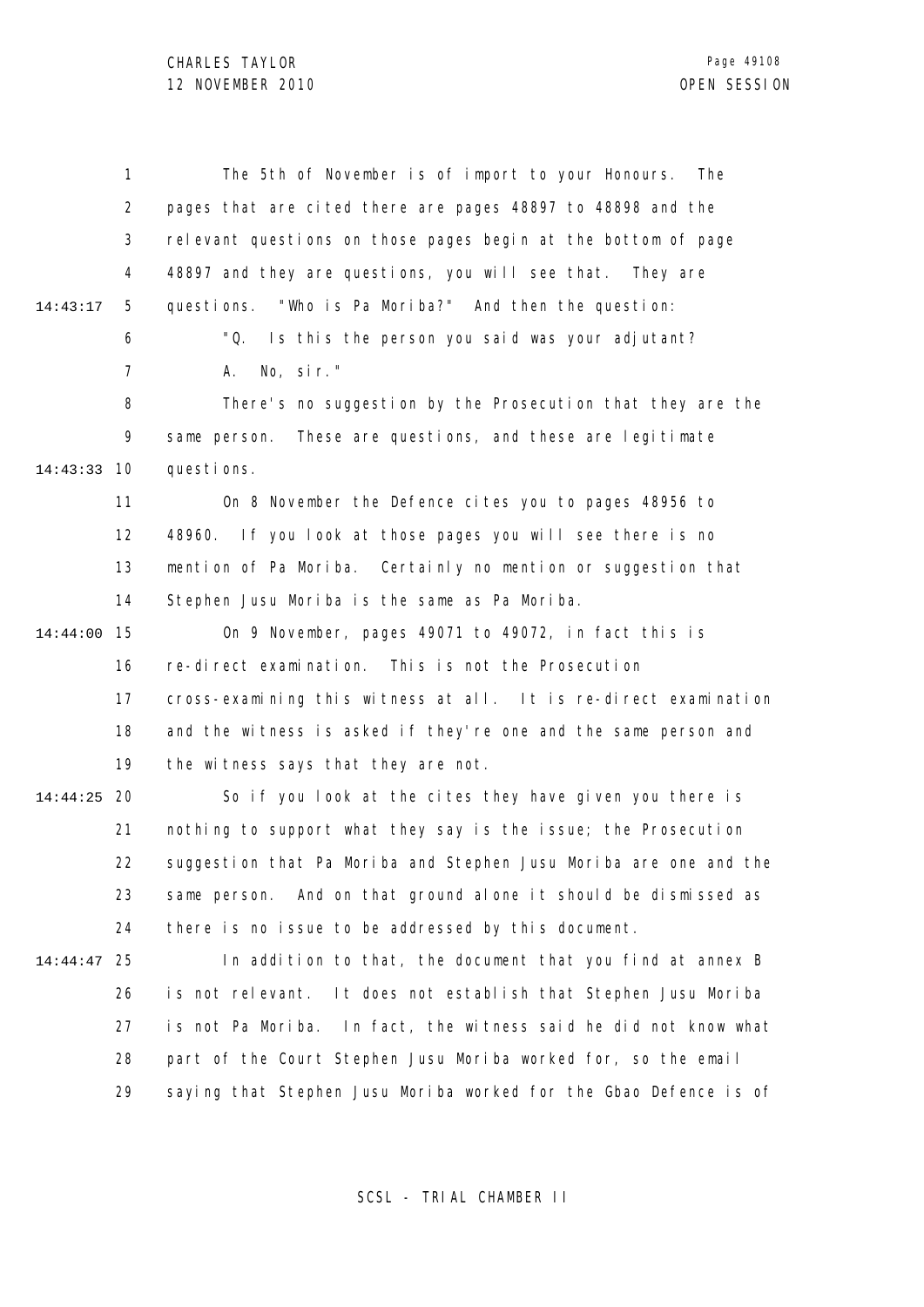1 2 no relevance here because the witness himself said he didn't know what part of the Court this person worked for.

3 4 5 6 14:45:37 So we suggest there is no relevance here to assist in any issue that has been raised because no issue has in fact been raised. On those grounds, Madam President, your Honours, we would ask that your Honours dismiss this application.

> 7 8 PRESIDING JUDGE: Thank you, Ms Hollis. Mr Griffiths, may I ask you to briefly reply. Thank you.

9 10 14:45:58 11 12 13 14 15 14:46:27 16 17 18 19 20 14:46:52 MR GRIFFITHS: Thank you, Madam President. Madam President, we submit that this issue can be resolved quite simply and should, in our submission, have been approached in the light indicated by your Honours this morning that, given the narrow scope of this submission, that it could be dealt with equally swiftly and simply. Because the question at the bottom of this is quite simple: Do the Prosecution assert that the Prince Taylor who works as an investigator for the Defence team for Charles Taylor is the same Prince Taylor who was a member of the RUF? If they are not making that assertion, if they're not making that positive assertion, that matter can be dealt with quite simply.

21 22 23 24 25 14:47:14 26 Equally, are the Prosecution suggesting that the Mr Moriba referred to in the course of the evidence of Mr Kolleh is the same individual as the other Moriba? And again, this matter could have been dealt with quite simply. The Prosecution could have got up and said, "We are not making such a positive assertion."

> 27 28 29 However, it appears that the submissions made by Ms Hollis on behalf of the Prosecution seeks to leave this situation ambiguous. No doubt so that they can in due course exploit that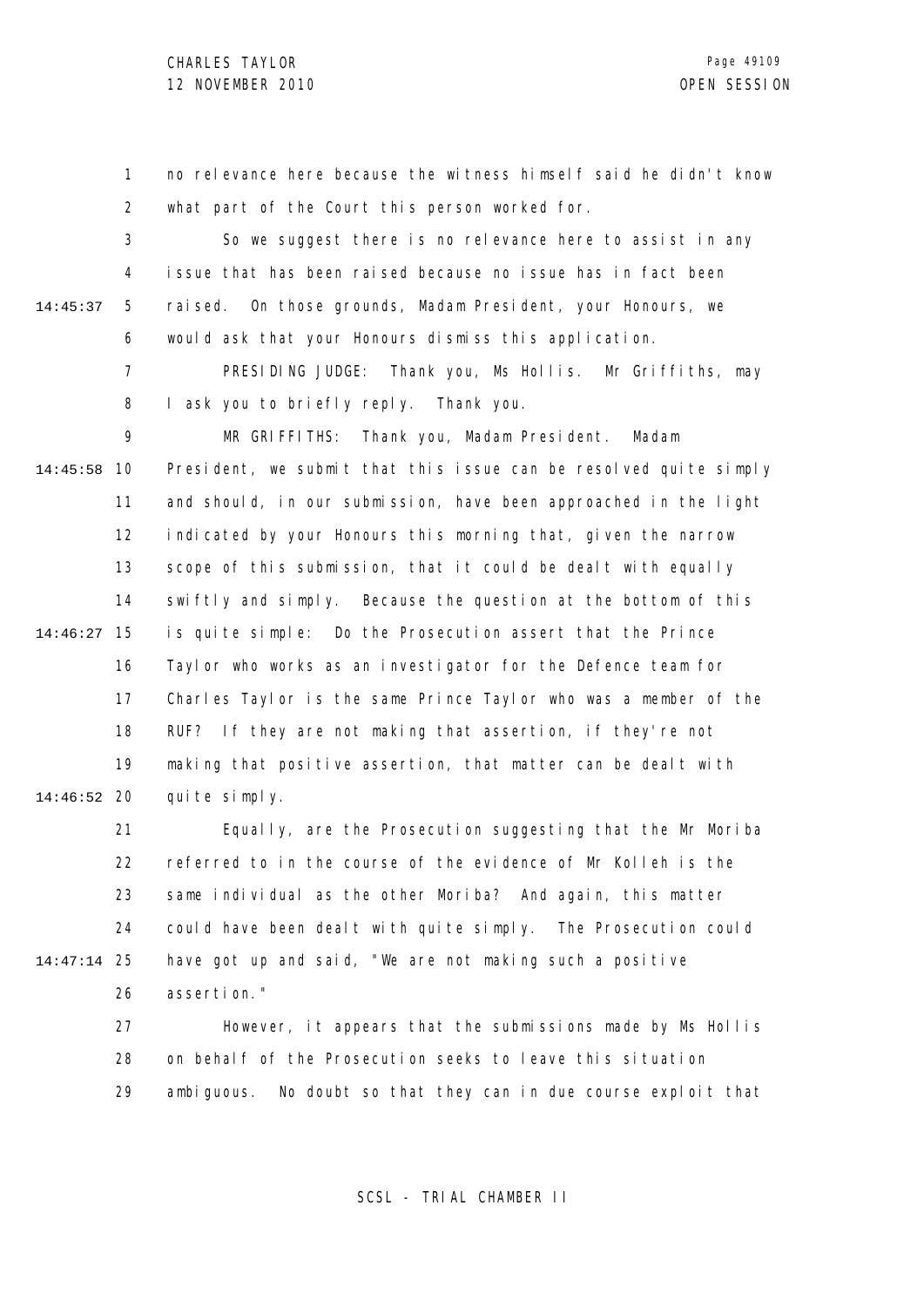1 2 ambiguity, when they could, if they so chose, clarify the matter now by a simple admission; that is not our position.

3 4 5 14:47:59 That they have not chosen to do. Now we submit, put bluntly, that the submissions made by the Prosecution are the merest obfuscation.

6 7 8 9 10 14:48:26 11 12 13 14 15 14:49:01 16 17 18 19 20 14:49:29 21 22 23 The question of timing in our submission is not material, it's not fundamental. We submit, frankly, this is another example of the Prosecution making to Defence witnesses positive assertions when they have in their possession inconvenient material which undermines the assertion they make. Because way back in - and I remind myself of the date - way back in 2006, December, Karim Khan, my predecessor as lead counsel for Mr Taylor emailed Mr Jim Johnson, sitting up there in the public gallery as we speak, and explained to him, sending along Mr Taylor's CV, who he was. So the Prosecution had that material in their possession when Mr Koumjian saw fit to make what the Prosecution must have known was an erroneous positive submission. Now in our submission it does not behove a Prosecutor who is supposed to behave as a minister of justice to behave in such an - and I say it bluntly - unethical way, making a positive assertion when they have in their possession, as with the Johnny Paul Koroma situation, material which undermines what they are suggesting.

24 25 14:49:49 26 27 28 29 In our submission the matter is here quite simple. Do we meet the requirements of Rule 92 bis? Proposition one: This information does not go to proof of the conduct of the accused. Proposition two: It is not opinion evidence. Proposition three: It is reliable and it is capable of positive confirmation. And, finally, it's relevant to the purpose for which we have submitted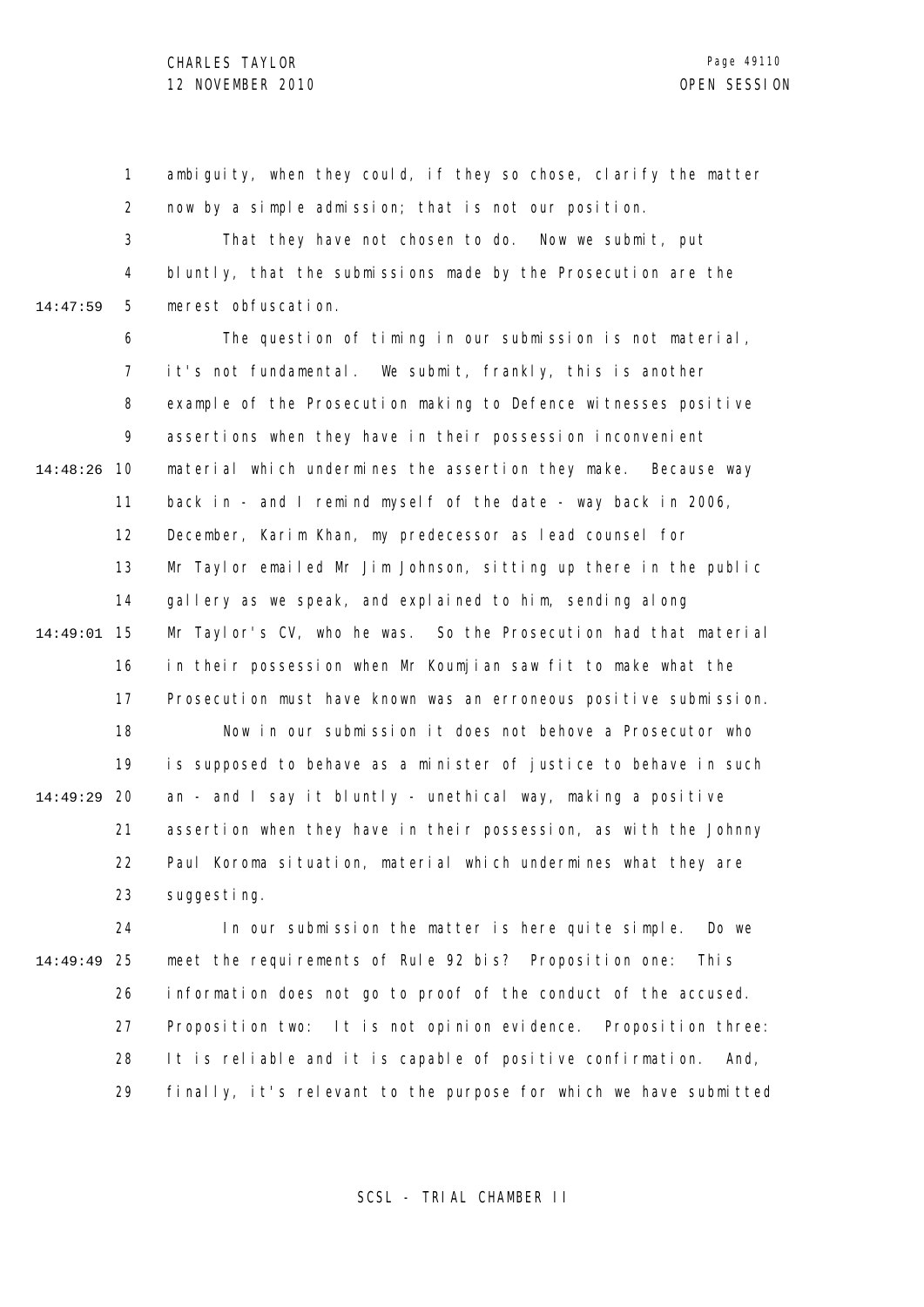1 2 3 4 5 6 7 8 9 10 14:51:02 11 12 13 14 15 14:53:50 16 17 18 19 20 14:54:19 21 22 23 24 25 14:54:43 26 27 28 29 14:50:45 it. It clarifies the situation, enables your Honours to discharge your important judicial function based upon positive and unambiguous facts. Those are our submissions. PRESIDING JUDGE: Thank you. Ms Hollis, you don't have a right to go beyond the reply. MS HOLLIS: Madam President, once again, as it has done so many times throughout this trial, the Defence has seen fit to make serious allegations about the professionalism and ethical conduct of the Prosecution. It goes beyond their pleading, it goes beyond a proper reply, and we wish the opportunity to put our position on the record. PRESIDING JUDGE: Ms Hollis, please. Please, just give me time. [Trial Chamber conferred] PRESIDING JUDGE: Ms Hollis, it normally would not be procedurally proper for me to allow you a say after the reply has come in. As you know, we started with a written motion 1117, I then asked you to respond orally and I asked Mr Griffiths to reply orally. Now, Mr Griffiths has spoken of unethical behaviour on the part of the Prosecution and only in relation to that will I ask you to respond, please. MS HOLLIS: Thank you, Madam President. We wish to state for the record our continuing dismay and objection to the characterisations such as this unethical conduct characterisation that the Defence have made about the Prosecution. In this case we are faced with two scenarios they base our supposed unethical conduct on. We are given a CV, which by the way is a document created by an individual, whatever is in it may or may not be truthful, we are given a CV to look at as to whether a person can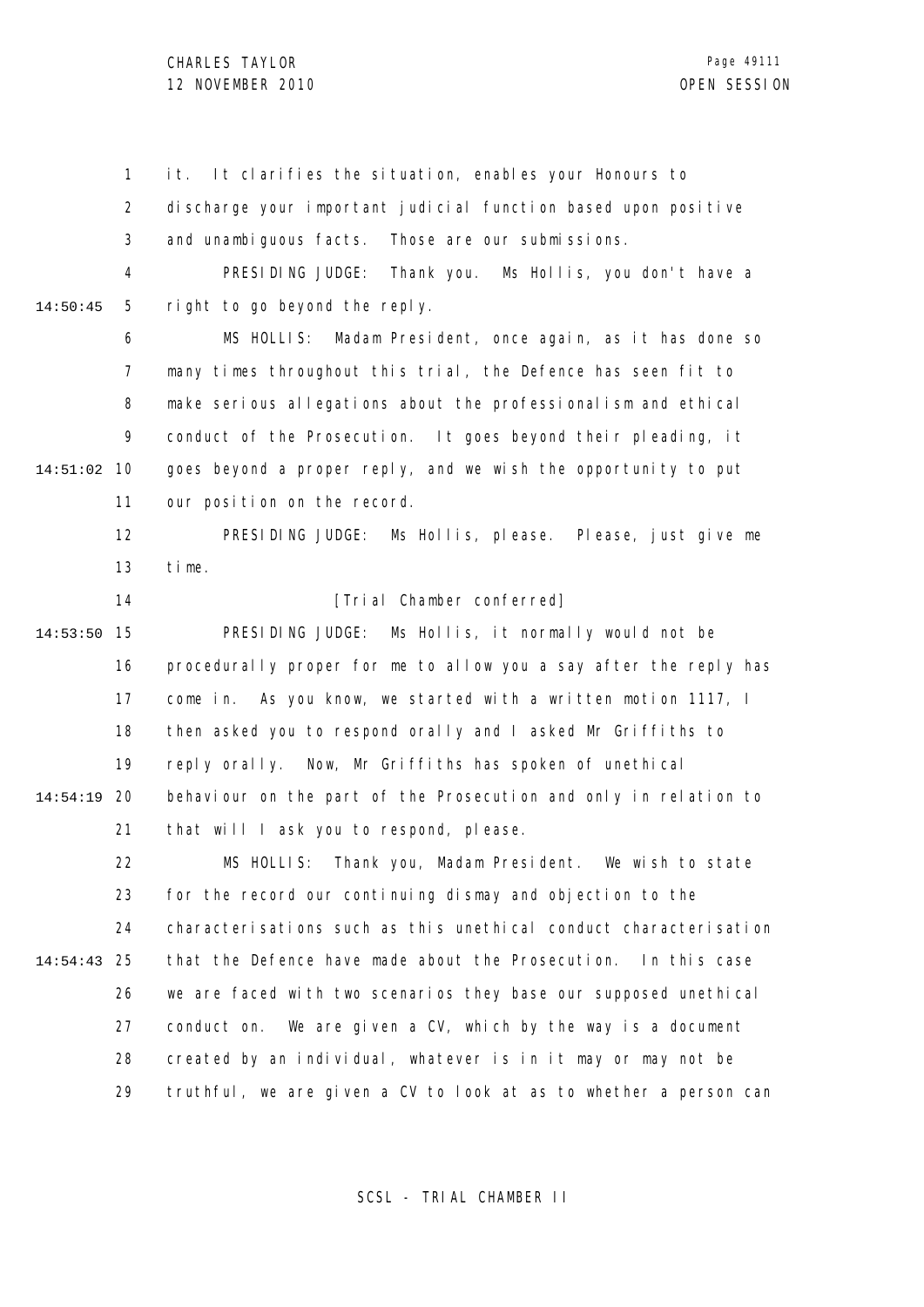|          | 1              | be an investigator. Even if this person were, contrary to what    |
|----------|----------------|-------------------------------------------------------------------|
|          | 2              | they put in their manufactured CV, the RUF G5 - not G4 by the way |
|          | 3              | which is in the motion and the email - G5 commander, that would   |
|          | 4              | not automatically preclude that person from acting as an          |
|          | 5              | investigator. To say that we had no objection to this person      |
|          | 6              | acting as an investigator does not say we are precluded from      |
|          | $\overline{7}$ | questioning witnesses as to the true identity of this Prince      |
|          | 8              | We had the right to do so, we did so, there's nothing<br>Tayl or. |
|          | 9              | unethical about it and we object to that characterisation of our  |
|          | 10             | conduct.<br>Thank you.                                            |
|          | 11             | PRESIDING JUDGE: Now, as I indicated this morning after           |
|          | 12             | hearing the submissions from both sides, we will retire briefly   |
|          | 13             | and return with a ruling on this motion. We will also return      |
|          | 14             | with a ruling on an earlier oral motion by the Defence regarding  |
|          | 15             | the time limits for filing a potential leave to appeal motion.    |
|          | 16             | I have in mind 45 minutes. We should be back in 45                |
|          | 17             | minutes.<br>Thank you.                                            |
|          | 18             | [Break taken at 2.57 p.m.]                                        |
|          | 19             | [Upon resuming at 3.47 p.m.]                                      |
| 15:47:51 | 20             | PRESIDING JUDGE:<br>Now, the following is the ruling of the       |
|          | 21             | Trial Chamber on motion 1117, that is the public with             |
|          | 22.            | confidential annexes A and B, Defence motion for admission of     |
|          | 23             | documents pursuant to Rule 92 bis, Prince Taylor and Stephen      |
|          | 24             | Moriba.<br>That's the title of the motion.                        |
| 15:48:16 | 25             | Firstly, the Trial Chamber in the interests of justice and        |
|          | 26             | of an expeditious trial decided to hear an oral response to the   |
|          | 27             | motion and an oral reply today in view of the Trial Chamber's     |
|          | 28             | earlier order to the Defence to formally close their case today.  |
|          | 29             | The Trial Chamber before deems it appropriate initially to have   |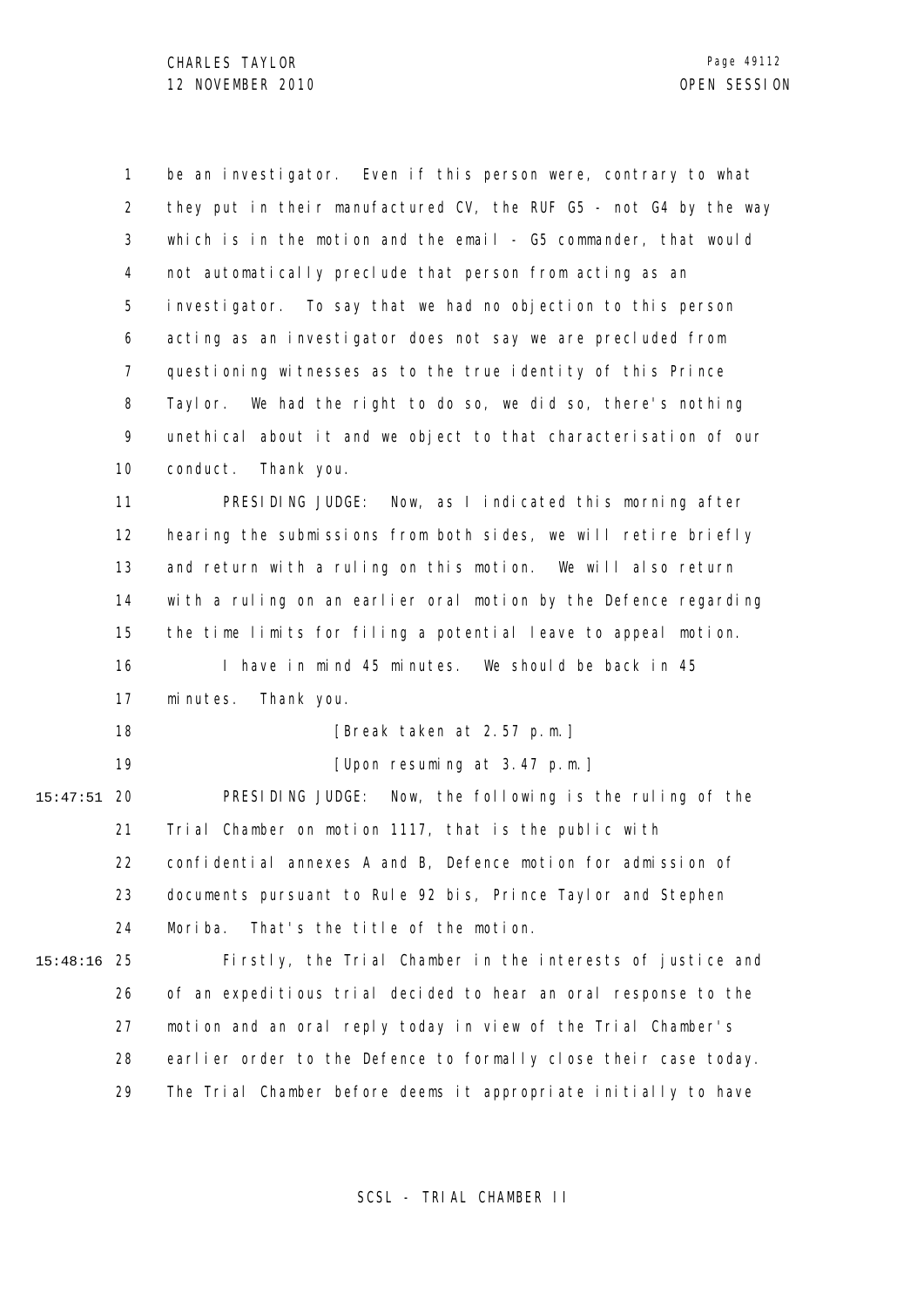1 2 3 4 5 6 7 8 9 15:49:05 waived the time limits prescribed under Rule 92 bis( $C$ ). Now, having said that, on the time of the motion, the Trial Chamber considers that the issues raised in the motion did arise during the testimony of the last Defence witness, DCT-102, who testified after the expiry of the deadline of 24 September, which deadline the Trial Chamber had ordered the Defence to have filed all outstanding motions. The Trial Chamber therefore finds that it is in the interests of justice to entertain this motion on its merits in these circumstances.

10 15:49:23 11 12 13 14 15 15:49:51 16 17 Having considered the written submissions in the Defence motion 1117 and heard oral submissions in response and reply, we find that the documents sought to be tendered pursuant to Rule 92 bis do qualify for admission under that rule in that, one, they do not go to the acts - to proof of the acts and conduct of the accused. Secondly, they are relevant and, thirdly, their reliability is susceptible of confirmation. We therefore grant the motion and admit the documents as follows:

18 19 20 15:50:30 21 The first document which is an email addressed to Courtenay Griffiths, "Dear Defence counsel," it's an email dated Tuesday November 9, 2010, this is written by Prince Lawrence Taylor, that email will be admitted as exhibit D-475.

22 23 24 The second document, which is the curriculum vitae of Prince Lawrence Taylor, is admitted into evidence as exhibit D-476.

25 15:51:13 26 27 28 29 The third document, which is an email dated 16 December 2006 and this is addressed from Jim Johnson to Karim Khan and the subject is "re Prince Taylor", that is admitted as exhibit D-477. And the last document is an email dated November 10, 2010. It's addressed to Terry Munyard from Scott Martin. That is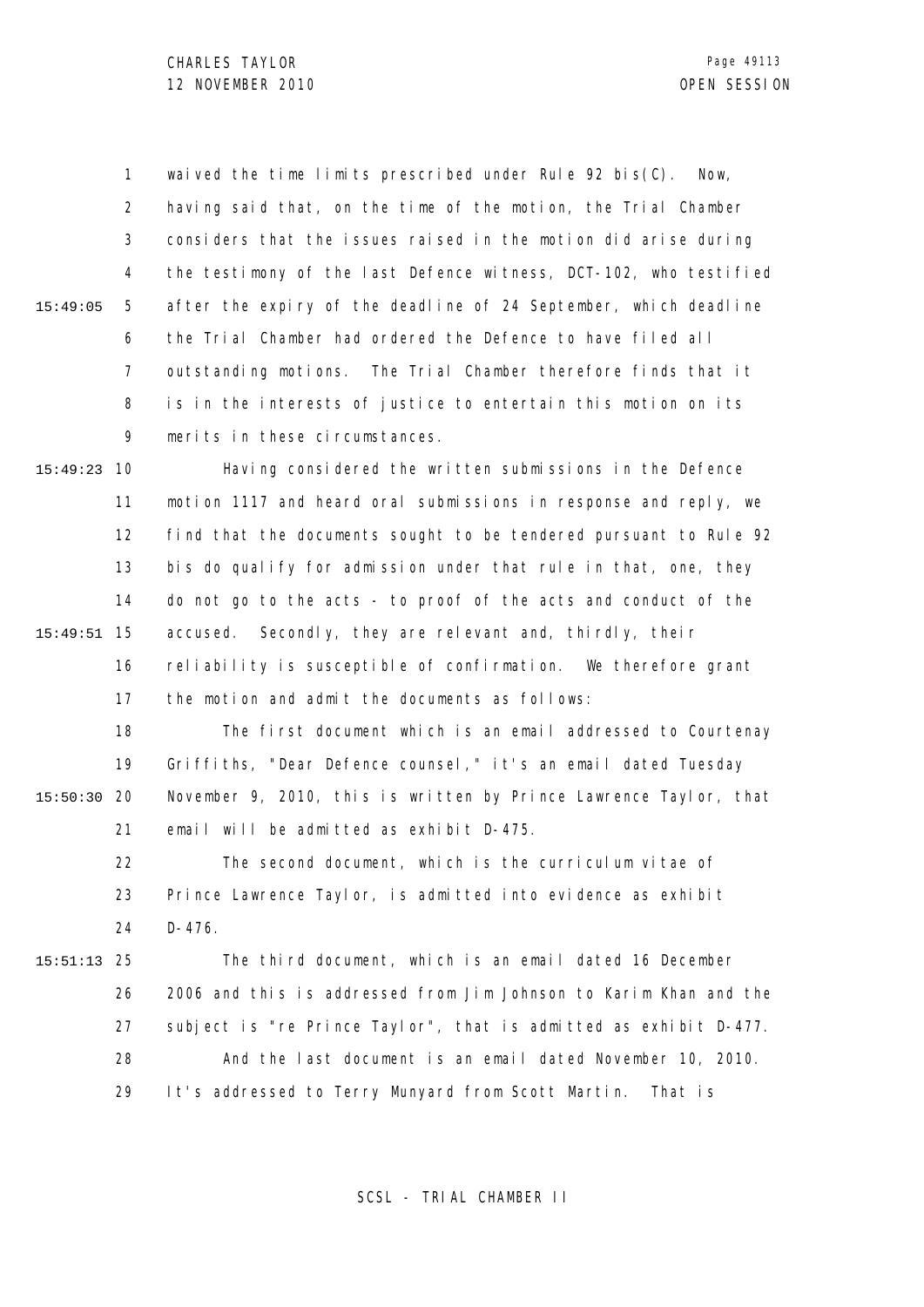1 2 3 4 5 6 7 8 9 10 15:52:33 11 12 13 14 15 15:52:58 16 17 18 19 20 15:53:23 21 22 23 24 25 15:54:10 26 27 28 29 15:52:08 admitted as exhibit D-478. [Exhibits D-475 to D-478 admitted] Now I do realise that some of these - in fact all of these were filed confidentially. Does the Defence wish to have them admitted confidentially? MR GRIFFITHS: I think we request that merely the CV be filed confidentially, Madam President. PRESIDING JUDGE: Very well. Madam Court Manager, I order that exhibit D-476 be filed confidentially. MR GRIFFITHS: And I'm helpfully assisted by Mr Anyah to this extent: The emails will of course bear our private email addresses, so I would ask that they be redacted. PRESIDING JUDGE: Does the Prosecution have any objections to that? MS HOLLIS: No, we don't. Your Honours may consider a public with redactions, and then a confidential unredacted. MR GRIFFITHS: I'm certainly happy with that course. PRESIDING JUDGE: Then, Madam Court Manager, in relation to the other three documents that I've just named, with the exception of D-476, I order that the public versions of the emails would have the email addresses of counsel redacted and I also order that confidential versions of the exhibits be kept bearing the sequel - for example, exhibit D-475 will have a confidential version, 475B. And 477 will have a confidential version 477B. And exhibit D-478 will have a confidential version that is not redacted, being 478B. [Exhibits D-475B, D-477B and D-478B admitted] Which brings me to the second matter, which was the matter of a Defence oral request for extension of time to file possible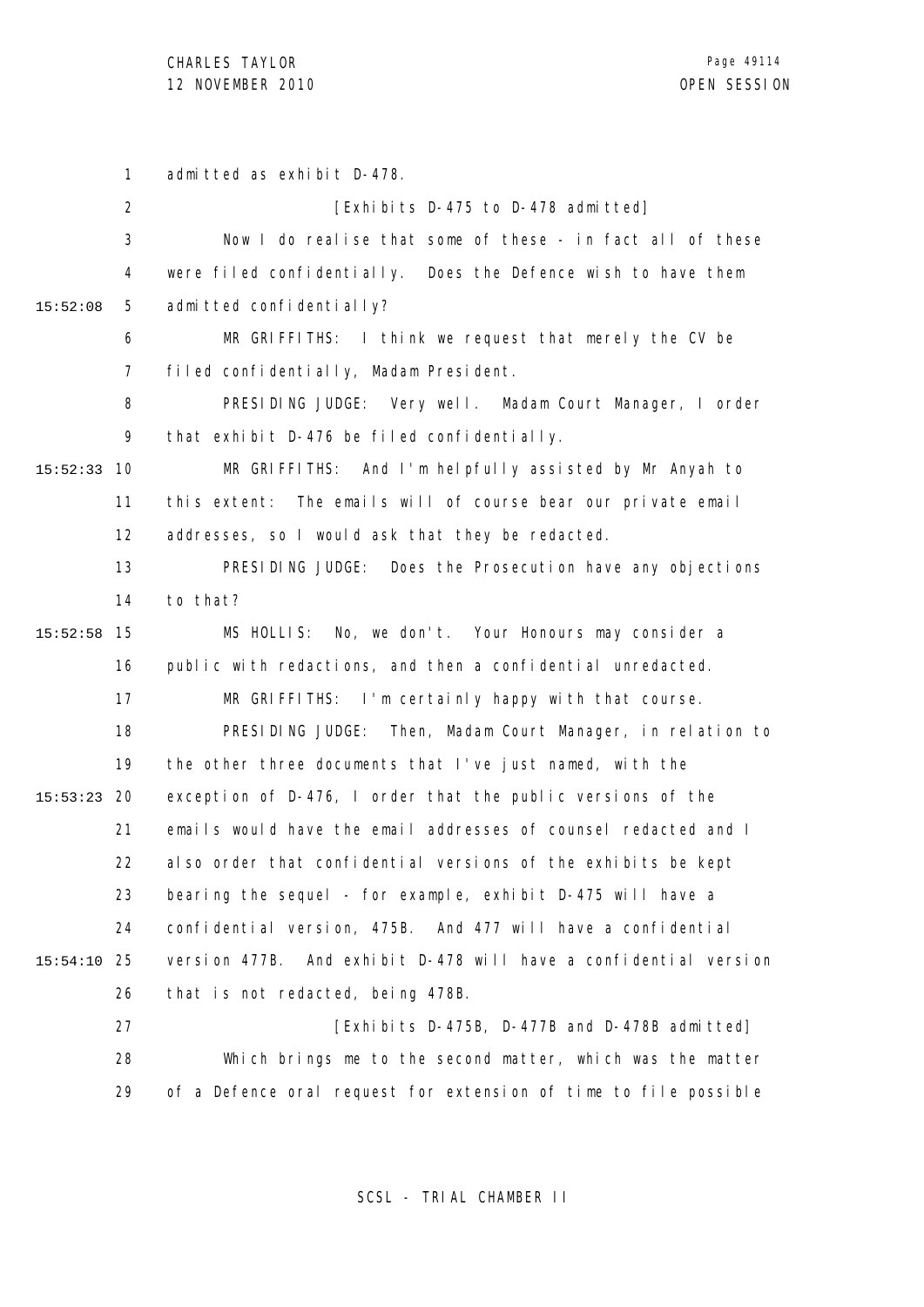1 2 3 4 5 6 7 8 9 10 15:55:31 11 12 13 14 15 15:55:56 16 15:55:05 leave to appeal motions after the closure of their case. This morning, as you'll recall, the Trial Chamber published two decisions; namely the decision on public with confidential annexes A to J and public annexes K to O, Defence motion requesting an investigation into contempt of court by the Office of the Prosecutor and its investigators. That was one decision. The second decision was the decision on public with confidential annexes A to D, Defence motion for admission of documents and drawing of an adverse inference relating to the alleged death of Johnny Paul Koroma. And it is in regard to these two decision that Mr Griffiths, lead counsel for the Defence, intimated to the Trial Chamber that the Defence is thinking of applying for leave to appeal and that when they do file such motions they would require an extension of time from the normal time required under the rules, which is three days from the date of publication, to effectively seven days. That's the application he made.

17 18 19 20 15:56:23 21 22 23 24 Now, as a preliminary I just wish to point out that for the avoidance of doubt, the Chamber has in the interests of justice decided that the order we gave earlier on 24 September as being the date by which all Defence motions should have been filed is going to be relaxed in relation to these particular leave to appeal motions that you're thinking of giving. I thought I would say that for the avoidance of doubt so that you don't include that aspect in your motions.

25 15:56:45

26 27 28 29 But, having said that, the Chamber has a majority view on your oral applications which I will ask Judge Lussick to give. JUDGE LUSSICK: The Defence has made an oral application to extend the time allowed under Rule 73(B) for seeking leave to appeal. Instead of the three days allowed by the rule, the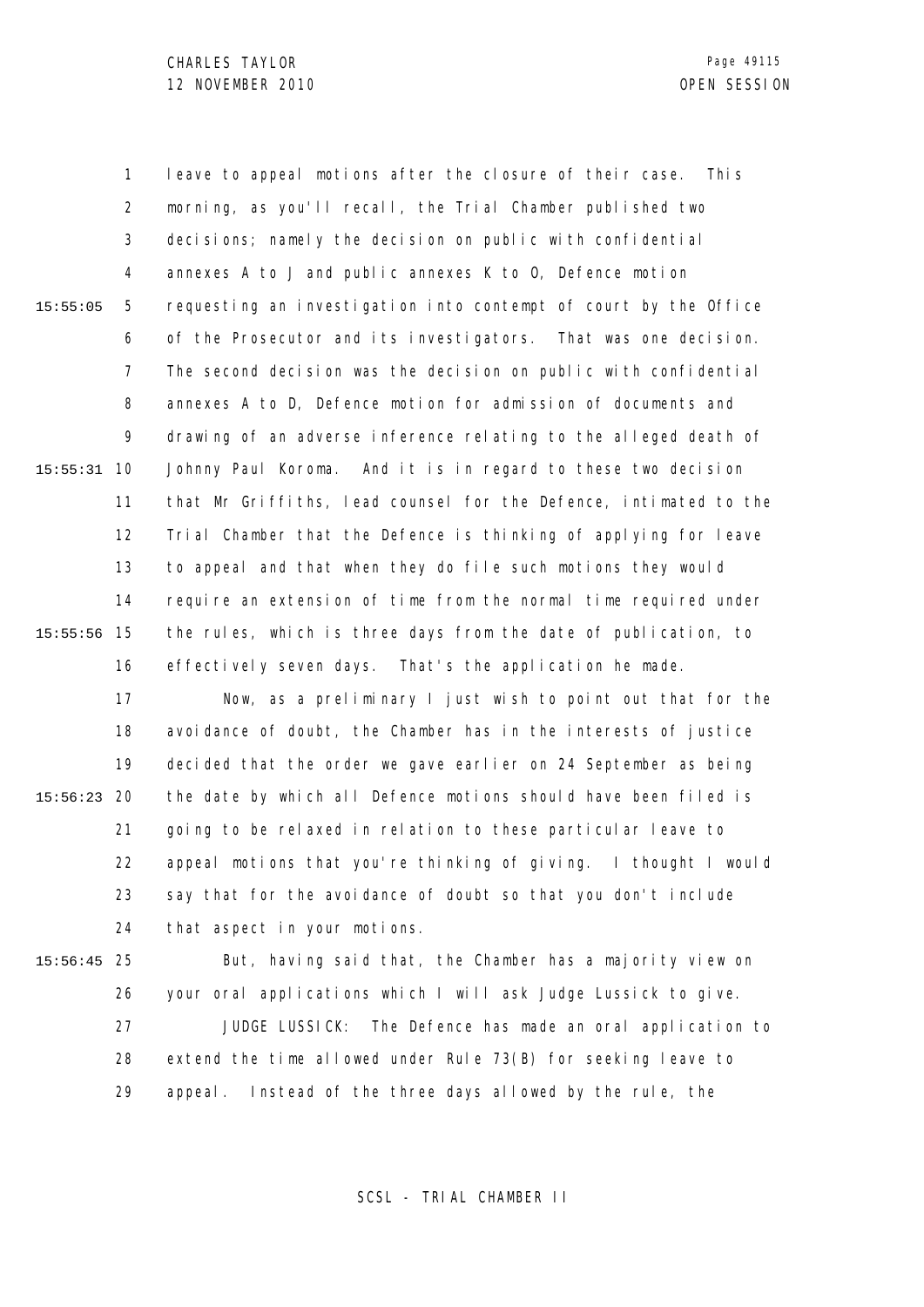1 2 Defence wants seven days. And this application is opposed by the Prosecution.

3 4 5 6 7 8 15:57:41 We, and when I say we I'm referring to the majority of the Trial Chamber, we will begin by saying that notwithstanding many complex decisions, the Trial Chamber has never before in our recollection had cause to extend the time in which leave to appeal can be sought. Although it certainly would consider doing so in an appropriate case.

9 10 15:58:04 11 12 13 14 The present application, however, in our view, is not such a case. We do not see these two decisions as being so unique as to warrant a variation of Rule 73(B). The decisions in question do not go outside the matters raised by the Defence in their two motions, so the Defence should already be very familiar with the issues involved.

15 15:58:31 16 We consider therefore that the time allowed by Rule 73(B) should be adequate.

17 18 19 20 15:58:51 In short, the Defence has not satisfied us that circumstances exist which would justify a departure from the time allowed under Rule 73(B) and the Defence application to extend that time is accordingly refused.

21 22 23 24 25 15:59:28 26 27 28 29 PRESIDING JUDGE: I just wish to state that the Presiding Judge did dissent from that decision because, in my view, the grounds stated by Defence counsel in the morning did warrant some extension of time. The two decisions are quite bulky, plus the fact that the Prosecution in all fairness has ten days to respond to such a motion, and it would seem unjust to me that the makers of the motion for leave to appeal get only three days, of which two are weekend days, and for that reason I dissented. Now, having said that, I think there remains only one thing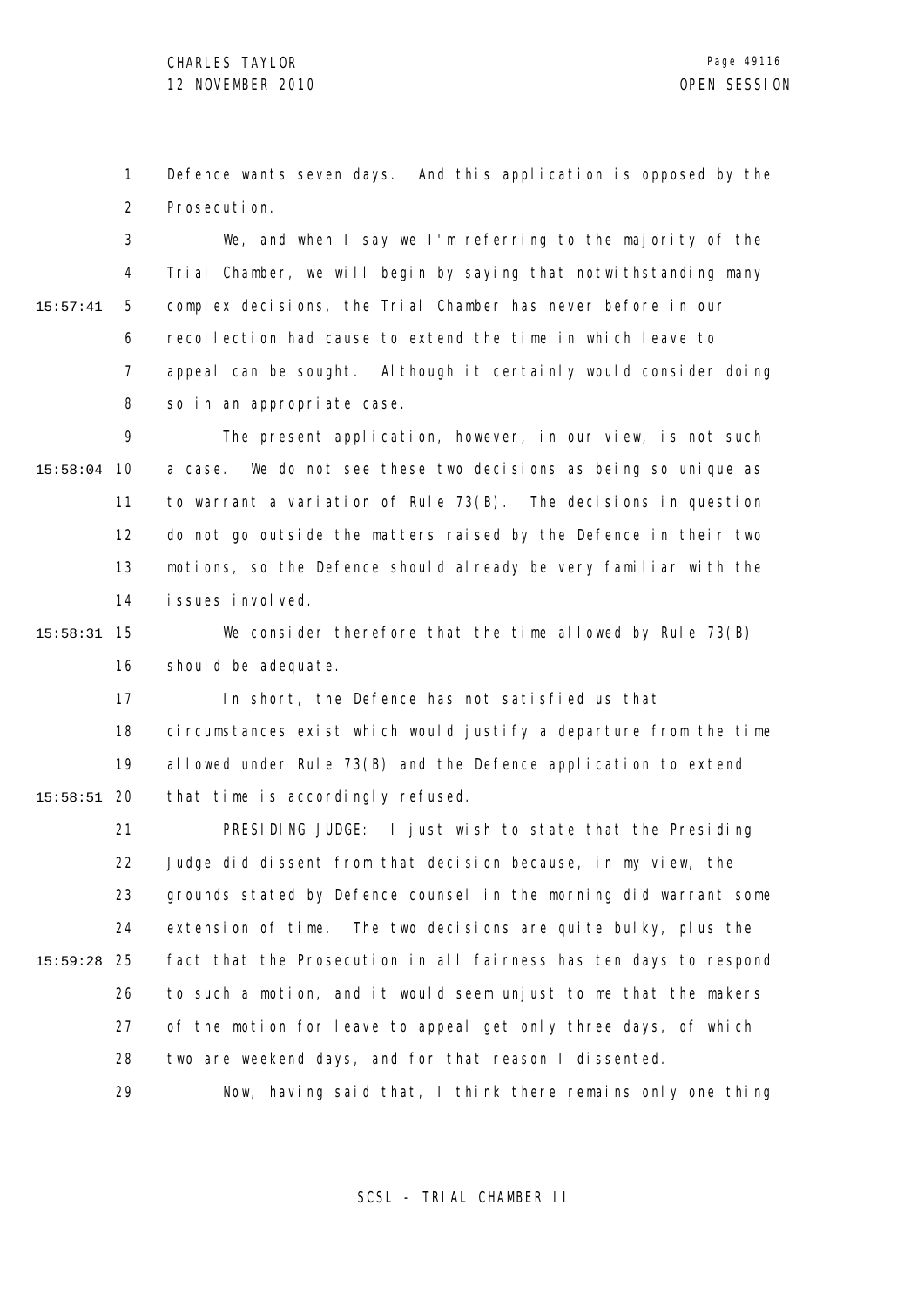1 2 3 4 5 6 7 8 9 10 16:01:01 11 12 13 14 15 16:01:18 16 17 18 19 20 16:01:35 21 22 23 24 25 16:01:55 26 27 28 29 16:00:32 for us to hear which is the - just give me a moment, Mr Griffiths. Something has been brought to my attention. It's been brought to my attention by CMS that exhibit D-475, which is the email from Prince Taylor, contains his private telephone numbers. Would you like those redacted? MR GRIFFITHS: Yes, please. Can I put the matter globally that any detail contained on those emails which might identify any individual should be redacted. PRESIDING JUDGE: But surely if the names are Prince Lawrence Taylor, that does identify the person. MR GRIFFITHS: Perhaps I should clarify further: In terms of telephone numbers or email addresses. PRESIDING JUDGE: Very well. I will adjust my earlier order, Madam Court Manager, that the telephone numbers on any of the documents filed publicly should be redacted, but they should not be redacted from the confidential versions. That should cover it. Now, Mr Griffiths, we are ready to hear the formal closure of the Defence case. MR GRIFFITHS: Well, I'm grateful first of all to your Honours for dealing with such alacrity with the outstanding motions and I'm pleased to announce that is the case for Mr Taylor. However, before I sit down, I'd like to observe on behalf of the Defence and express thanks to all parties for their contributions in ensuring that the proceedings in the courtroom have ran as efficiently and smoothly as they have done. Because we are aware that time is not an unlimited resource and the trial should not be permitted to meander sluggishly along to a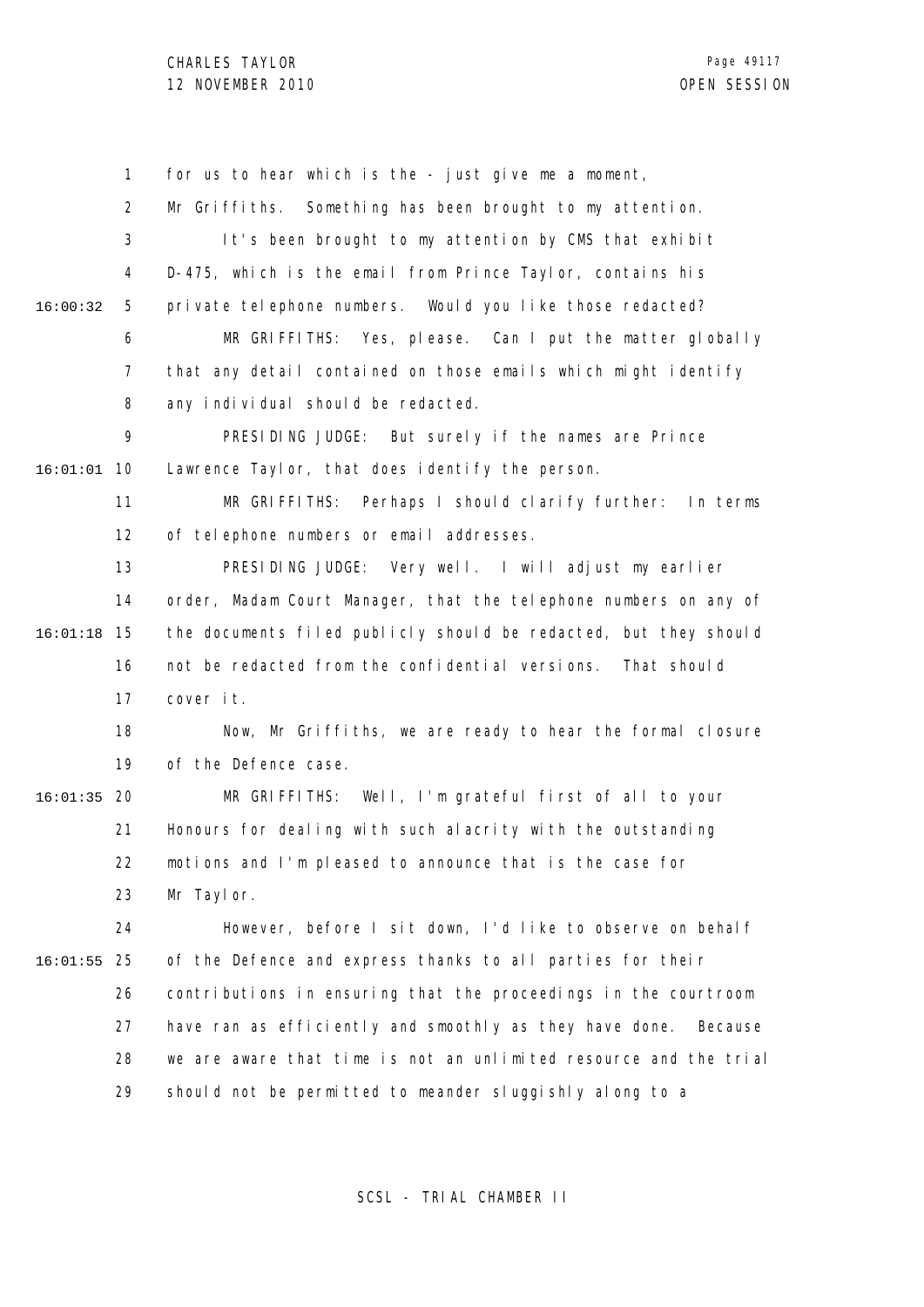1 2 3 4 5 6 7 16:02:48 conclusion whilst witnesses, defendants even, and indeed victims, suffer the stress of delay. But I must say, in thirty years of practice, this is the first trial I've ever been involved in of this magnitude involving so much evidence in which so little time has been lost either through illness or any other matter and I think everyone ought to be commended for their efforts in ensuring that that was the case.

8 9 10 16:03:10 11 12 13 14 I would also, in light of the comments I make, like to make clear that it has been accepted by us right from the outset that terrible crimes were indeed committed in Sierra Leone. We share concerns for the victims of these crimes and we want to make clear that differences between the parties in the courtroom should not be exploited as evidence that either party naturally assumes a morally superior position.

15 16:03:35

On that note, that is the case for Mr Taylor.

16 17 18 19 20 16:04:06 21 22 23 24 25 16:04:35 PRESIDING JUDGE: Thank you. I know that according to the timeline outlined by the Court in the last scheduling conference, the next time we meet in court will be to hear oral arguments. But I think perhaps it's necessary for me to go through the timeline again because, from experience, it's not uncommon for lay people who are following these proceedings to imagine that once Mr Griffiths stands up to say he rests his case, judgment comes out the next day. This is not uncommon, so, at the risk of repeating myself, I will quickly go through the timeline of events.

> 26 27 28 29 The formal closure of course was today, 12 November. A judicial recess follows, starting close of business Friday, 17 December that ends on Monday morning at the beginning 10 January 2011. Now final trial briefs will be filed by close of business,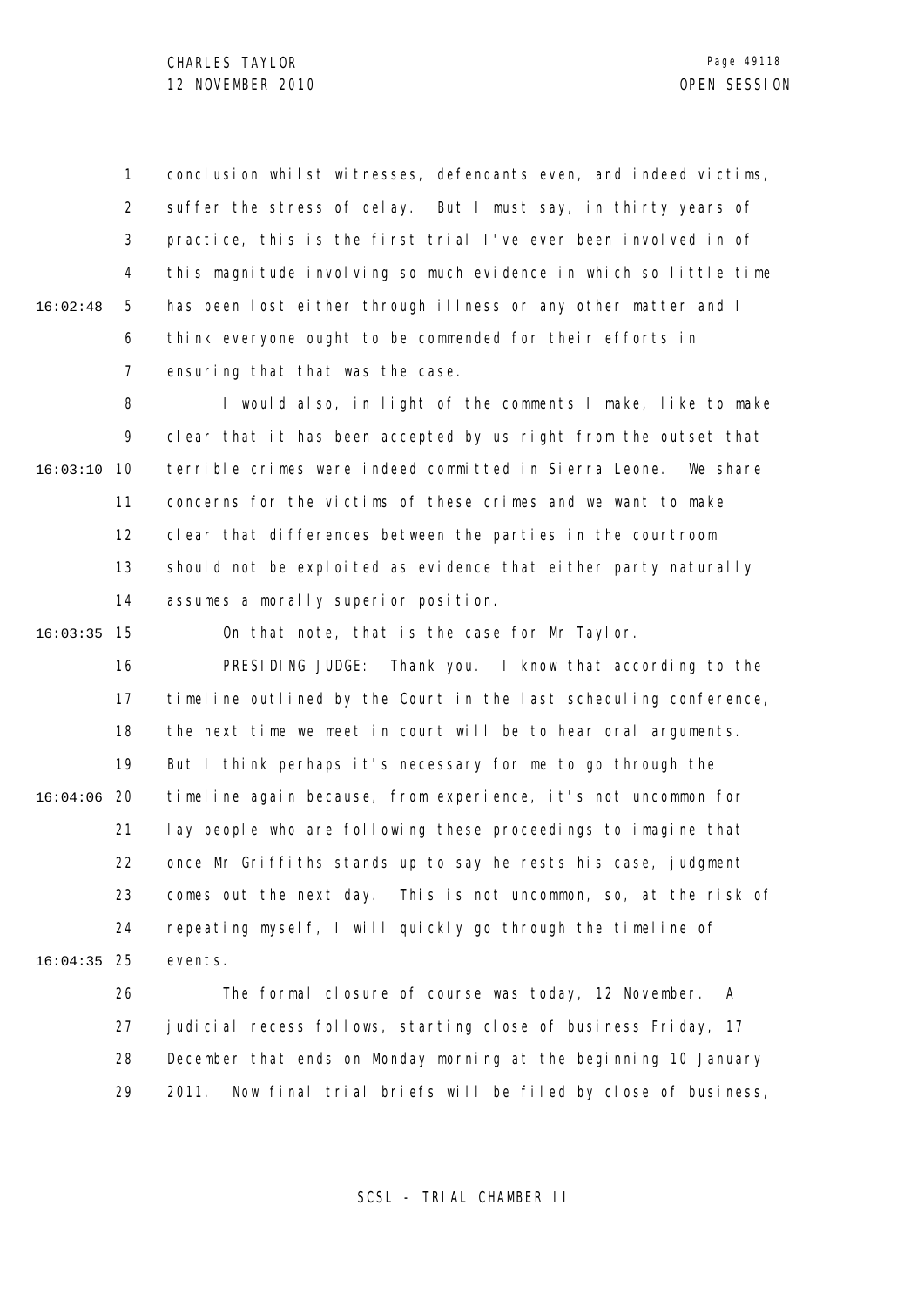1 2 3 4 5 6 7 8 9 16:05:34 Friday, 14 January 2011. Written responses, if any, will be filed by close of business Monday, 31 January 2011. Oral arguments will be heard starting on Tuesday, 8 February 2011 starting with the Prosecution arguments. We will then hear arguments on Wednesday, 9 February from the Defence, followed by a day's hiatus, after which we will entertain responses from either party on Friday, 11 February, starting from 9 to 11 and from 11.30 to 1.30 respectively. That is the immediate timeline that follows.

10 16:06:07 11 12 13 14 15 16:06:37 16 17 18 19 20 16:07:05 Now, having said that, I also wish to thank the parties for their cooperation throughout this trial which has lasted upwards of three years. It's been tremendous and I commend your effort. I want to thank the staff of the Trial Chamber, of CMS, and all the other staff that we never get to see, in the AV booths, the staff of WVS who handle the witnesses so beautifully. And the thing about this trial is it's incredible how WVS and the staff of the Registry have managed to ferry all these witnesses to The Hague from various parts of the world, and to keep them flowing without any major delays, and this I think as judges we would like to commend very much.

> 21 22 23 24 So whatever remains of this trial, we have no doubt that we will continue to see this same kind of dedication and commitment, and we have observed the highest standards on professionalism from both sides. That I would like to underline.

25 16:07:25

26 27 28 29 And with those words I'd like on behalf of the judges to wish you a restful break during the end of year recess. We would like to wish everybody a good rest and a safe return to the Court on Tuesday, 8 February. So the Court is accordingly adjourned to Tuesday, 8 February at 9 o'clock for closing arguments.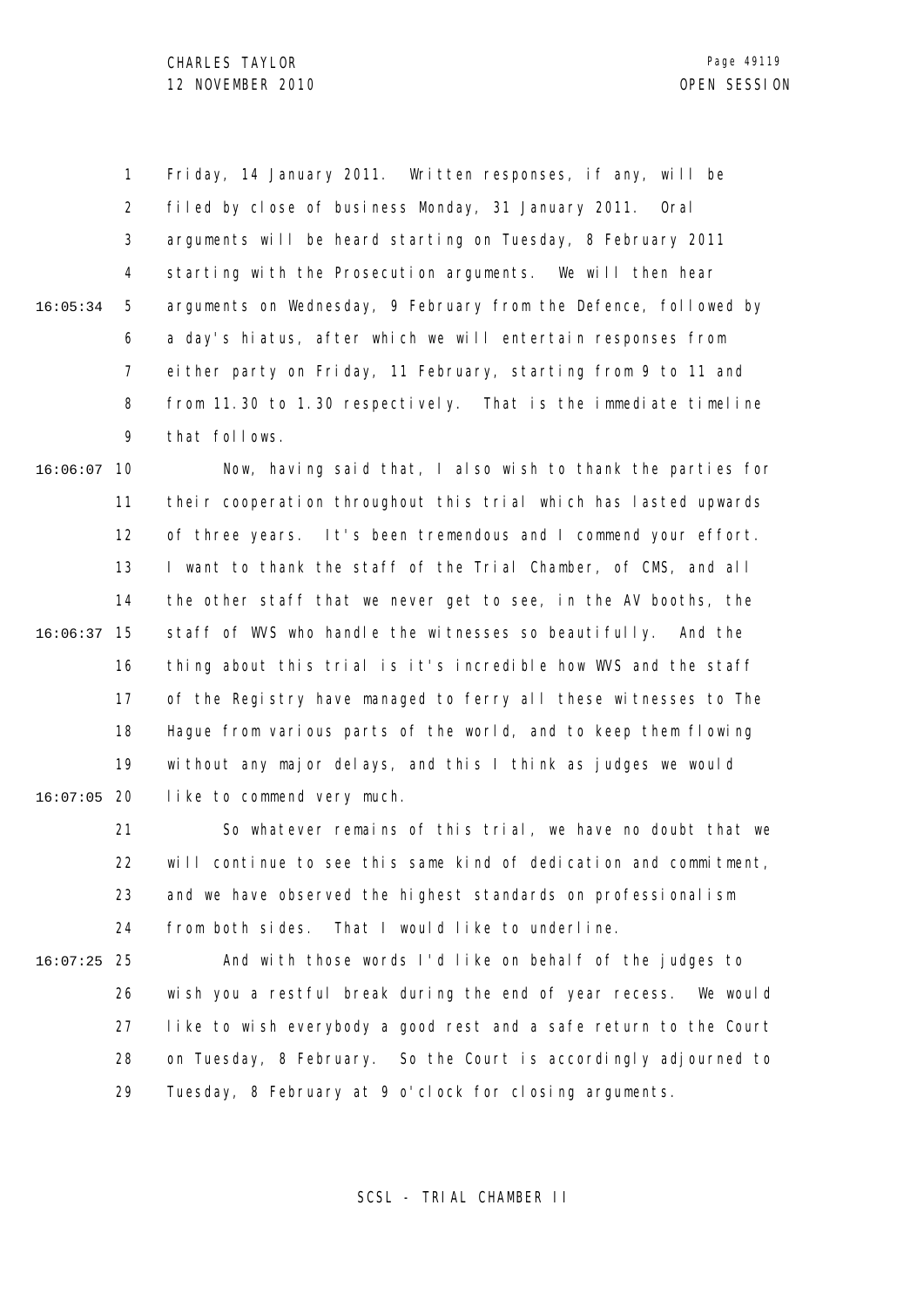| $\mathbf{1}$            | [Whereupon the hearing adjourned at 4.08 p.m. |
|-------------------------|-----------------------------------------------|
| $\sqrt{2}$              | to be reconvened on Tuesday, 8 February 2011  |
| $\sqrt{3}$              | at 9.00 a.m.]                                 |
| $\overline{\mathbf{4}}$ |                                               |
| $\mathbf 5$             |                                               |
| $\boldsymbol{6}$        |                                               |
| $\boldsymbol{7}$        |                                               |
| $\, 8$                  |                                               |
| 9                       |                                               |
| $10$                    |                                               |
| $11$                    |                                               |
| $12\,$                  |                                               |
| $13\,$                  |                                               |
| $14$                    |                                               |
| $15\,$                  |                                               |
| $16\,$                  |                                               |
| $17$                    |                                               |
| $18\,$                  |                                               |
| $19$                    |                                               |
| $20\,$                  |                                               |
| $21$                    |                                               |
| $22\,$                  |                                               |
| 23                      |                                               |
| 24                      |                                               |
| $25\,$                  |                                               |
| $26\,$                  |                                               |
| 27                      |                                               |
| 28                      |                                               |
| 29                      |                                               |
|                         |                                               |